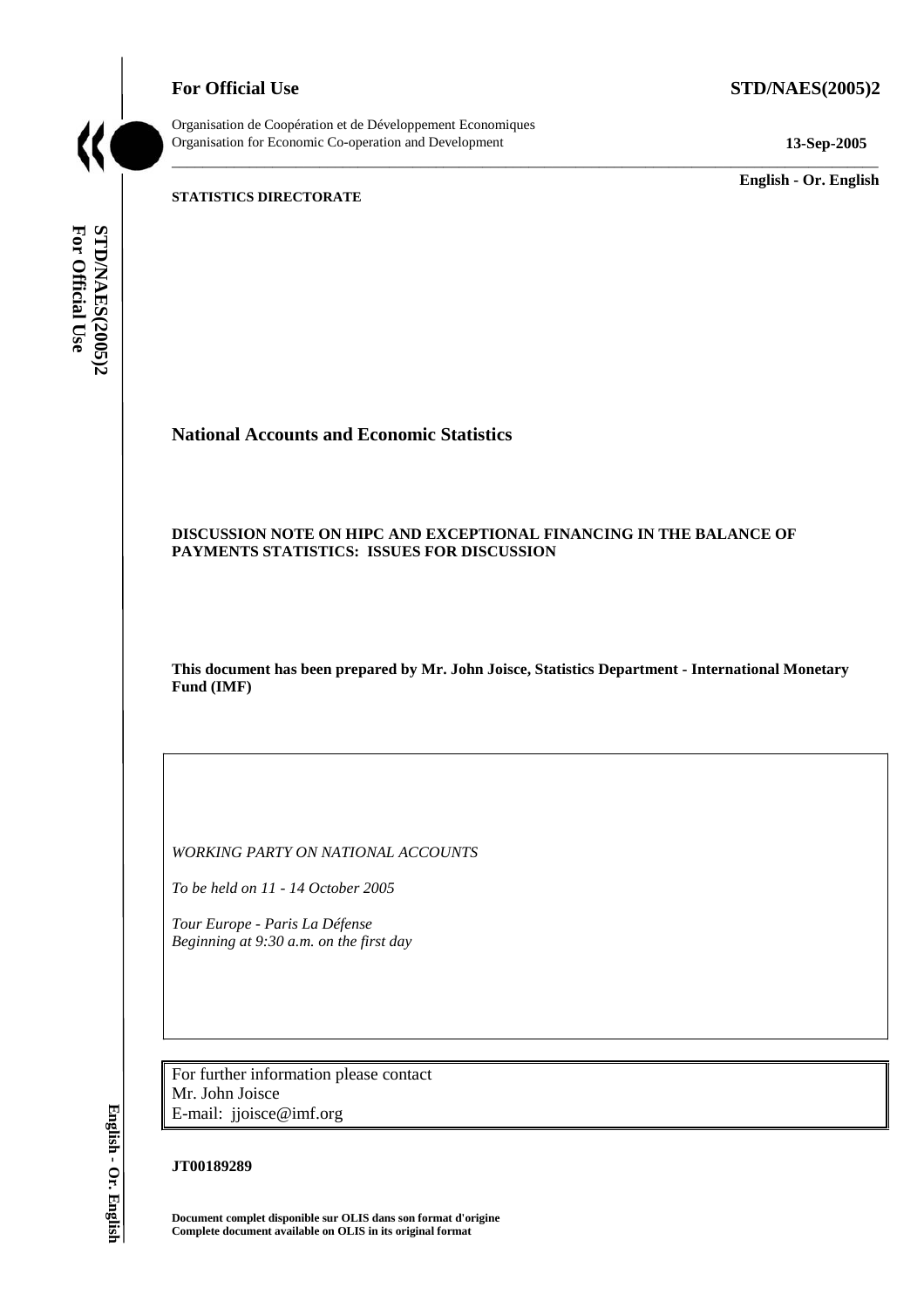STD/NAES(2005)2

# **TABLE OF CONTENTS**

| $\mathbf I$  |                                                                                                            |  |  |  |  |  |  |  |  |  |
|--------------|------------------------------------------------------------------------------------------------------------|--|--|--|--|--|--|--|--|--|
| $\mathbf{I}$ |                                                                                                            |  |  |  |  |  |  |  |  |  |
|              | Debt-service Falling Due Between Paris Club Agreed Minute Date and Specified<br>A                          |  |  |  |  |  |  |  |  |  |
|              |                                                                                                            |  |  |  |  |  |  |  |  |  |
|              | Debt-service Moratorium Extended by Creditors Before the Completion Point of the HIPC<br><sub>B</sub>      |  |  |  |  |  |  |  |  |  |
|              |                                                                                                            |  |  |  |  |  |  |  |  |  |
|              | Treatment of HIPC Debt-service Transaction for Creditors that opt out of the HIPC Initiative 7<br>C        |  |  |  |  |  |  |  |  |  |
|              | D                                                                                                          |  |  |  |  |  |  |  |  |  |
|              | Economic Transfers Arising from Concessionality Under the HIPC Initiative 8<br>E                           |  |  |  |  |  |  |  |  |  |
|              | HIPC debt transactions linked to social expenditure and the classification of transfers 13<br>$\mathbf{F}$ |  |  |  |  |  |  |  |  |  |
|              | G                                                                                                          |  |  |  |  |  |  |  |  |  |
|              | H                                                                                                          |  |  |  |  |  |  |  |  |  |
|              | L                                                                                                          |  |  |  |  |  |  |  |  |  |
| <b>Box</b>   |                                                                                                            |  |  |  |  |  |  |  |  |  |
|              |                                                                                                            |  |  |  |  |  |  |  |  |  |
| Tables       |                                                                                                            |  |  |  |  |  |  |  |  |  |
|              |                                                                                                            |  |  |  |  |  |  |  |  |  |
|              |                                                                                                            |  |  |  |  |  |  |  |  |  |
|              | Table 3: Transfers arising from debt rescheduling at concessional interest rate: loan of \$1000 11         |  |  |  |  |  |  |  |  |  |
|              | Table 4: Transfers arising from debt rescheduling at concessional interest rate  12                        |  |  |  |  |  |  |  |  |  |
|              | Table 5: Transfers arising from debt rescheduling at concessional interest rate:  13                       |  |  |  |  |  |  |  |  |  |
|              | Table 6: Proposed treatment of concessional interest payments in the balance of payments* 13               |  |  |  |  |  |  |  |  |  |
|              |                                                                                                            |  |  |  |  |  |  |  |  |  |
|              | Table 8: Recording of debt-service linked to government expenditure in the balance of payments. 15         |  |  |  |  |  |  |  |  |  |
|              |                                                                                                            |  |  |  |  |  |  |  |  |  |
|              | Table 10: HIPC Umbrella Account transactions in balance of payments: (in SDR) 18                           |  |  |  |  |  |  |  |  |  |
| Appendix     |                                                                                                            |  |  |  |  |  |  |  |  |  |
|              |                                                                                                            |  |  |  |  |  |  |  |  |  |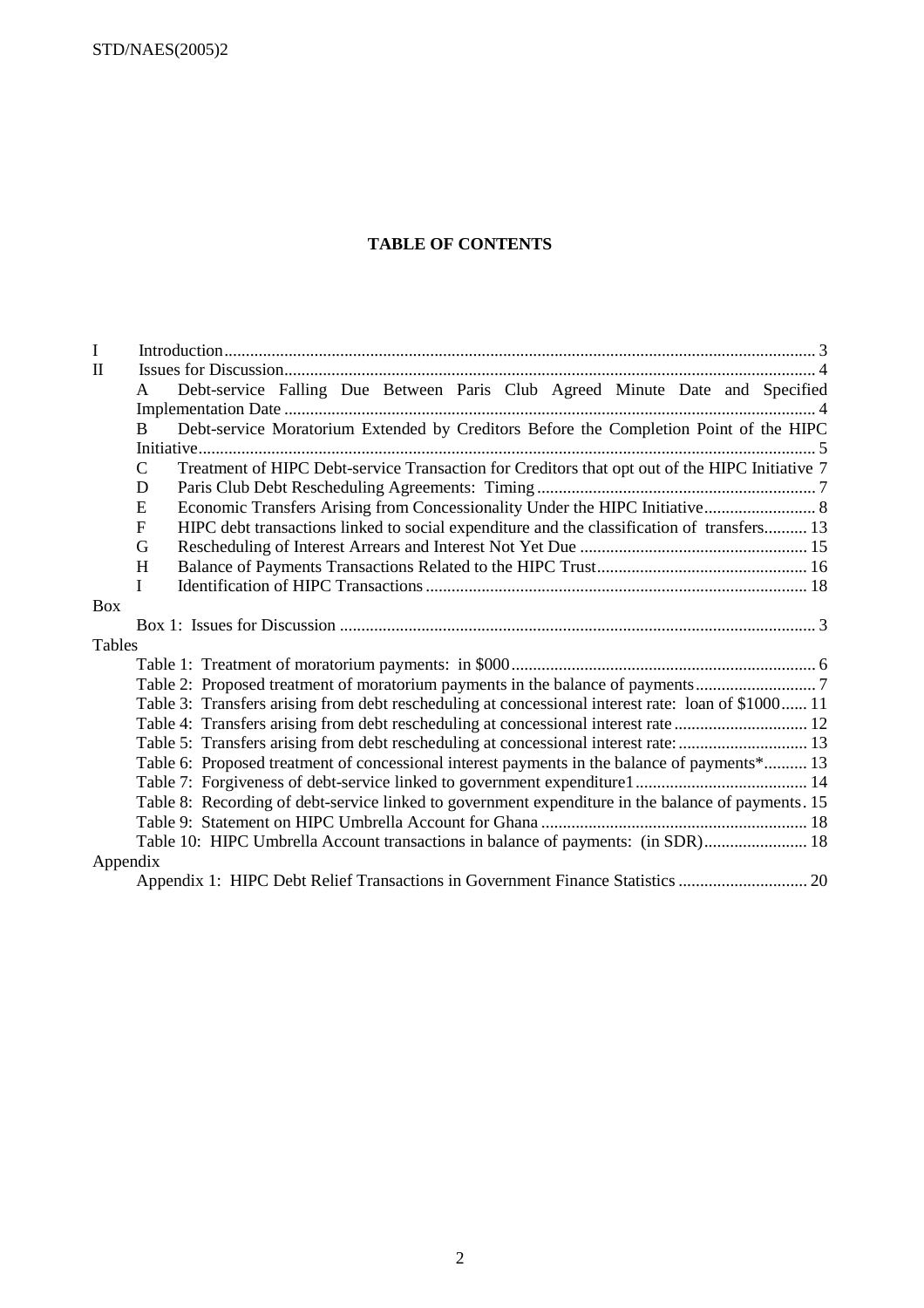# **DISCUSSION NOTE ON HIPC AND EXCEPTIONAL FINANCING IN THE BALANCE OF PAYMENTS STATISTICS:**

*Issues for Discussion - August 2005* 

#### **I Introduction**

1. At the October 2004 meeting of the IMF Committee on Balance of Payments Statistics (BOPCOM), the Fund presented a paper on *HIPC and Exceptional Financing in the Balance of Payments Statistics* reviewing, inter alia, the various debt transactions relating to the  $HIPCs<sup>1</sup>$  debt relief initiative (HIPC Initiative) and how such transactions are captured in the current framework of the *Balance of Payments Manual, fifth edition (BPM5)*. BOPCOM members agreed that further methodological work be undertaken on the nine issues raised—see Box 1—and asked the Fund, in consultation with the Inter-Agency Task Force on Finance Statistics (TFFS), to develop methodological advice for discussion during the BOPCOM meeting in June 2005 This note, prepared for the OECD's Working Party on Financial Statistics, is that presented to BOPCOM in June 2005, inclusive of BOPCOM outcomes.

2. This note provides draft methodological guidance on the nine issues. In doing so, the note also attempts to clarify the treatment of certain debt relief transactions under the HIPC Initiative, which are deemed to be adequately covered within the *BPM5* framework, but for which debt compilers have raised concerns. Except for the issues below that are clearly HIPC specific, the methodological guidance can apply to non-HIPC Paris Club debt restructuring.

#### **Box 1: Issues for Discussion**

|  | a. Debt-service falling due between Paris Club Agreed Minute date and specified implementation<br>date |
|--|--------------------------------------------------------------------------------------------------------|
|  | b. Debt-service moratorium extended by creditors before the completion point of the HIPC Initiative    |
|  | c. Treatment of HIPCs debt-service transactions for creditors that opt out of the HIPC Initiative      |
|  | d. Paris Club debt rescheduling agreements: Timing                                                     |
|  | e. Economic transfers arising from concessionality under the HIPC Initiative                           |
|  | f. HIPC debt relief transactions linked to social expenditure and the classification of transfers      |
|  | g. Rescheduling of interest arrears and interest not yet due                                           |
|  | h. Balance of payments transactions related to the Fund HIPC Trust                                     |
|  | i. Identification of HIPC transactions                                                                 |
|  |                                                                                                        |
|  |                                                                                                        |

<sup>|&</sup>lt;br>|<br>| HIPC in this note refers to Heavily Indebted Poor Country.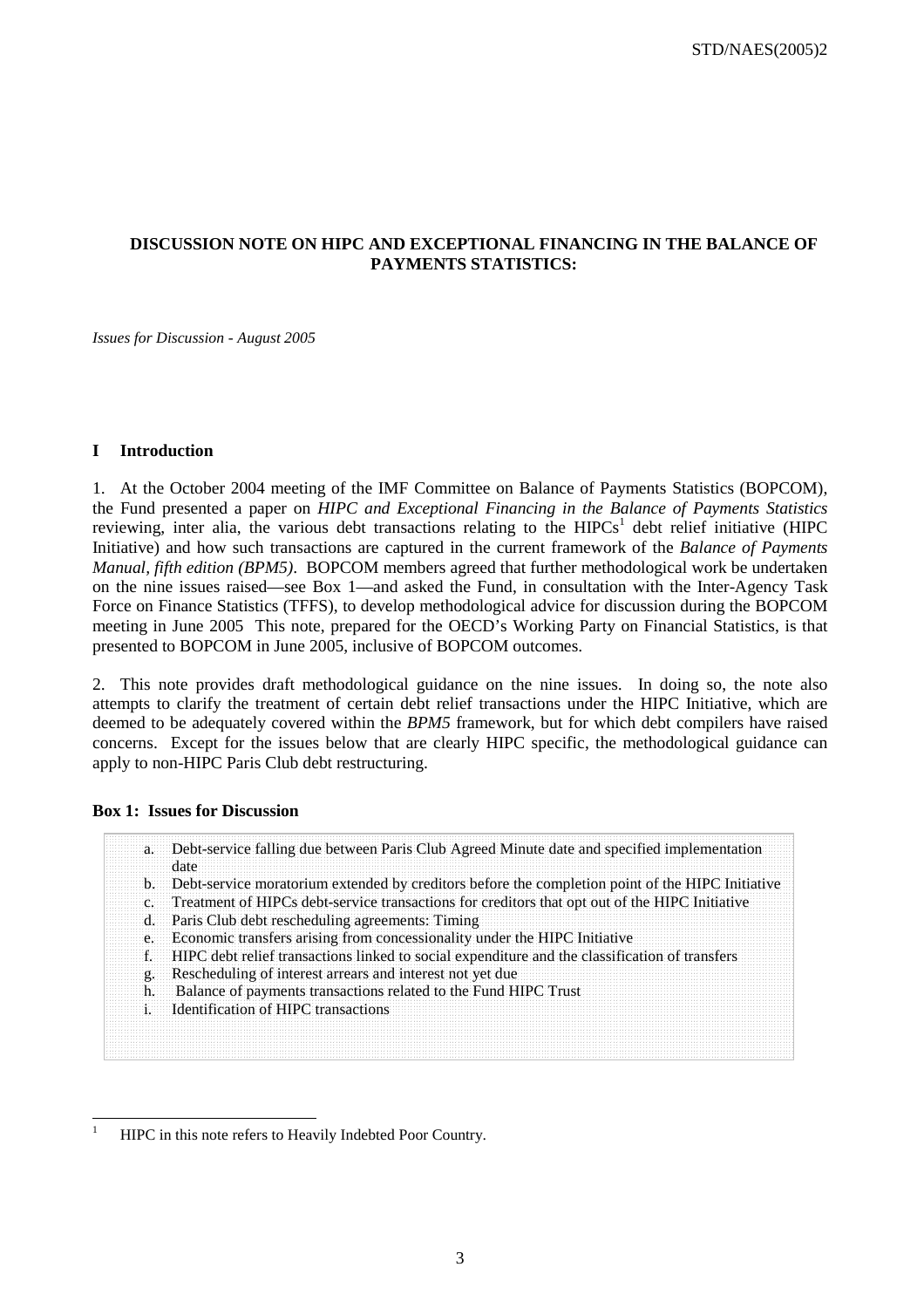# **II Issues for Discussion**

# *A Debt-service Falling Due Between Paris Club Agreed Minute Date and Specified Implementation Date*

3. Under the Paris Club debt rescheduling arrangements, creditor countries as a group usually agree in the non-binding "Agreed Minute," which they sign, that payments on applicable debt falling due before the specified effective (implementation) date of the Paris Club bilateral agreements need not be made on schedule and any penalties on late payments as specified in existing loan agreements need not apply. However, interest continues to accrue based on the existing loan terms up until the point when there is a formal bilateral agreement. Debt compilers in debtor countries have argued that debt payments due between the conclusion date of a Paris Club Agreed Minute and the implementation date—i.e., the specified conclusion date of bilateral agreement—should not be considered as arrears. It is argued that any payment made after the Paris Club Agreed Minute and based on the old loan terms is tantamount to violating the clause of "equal treatment of creditors."

4. While such arrears are not explicitly covered in *BPM5*, they are considered in the *External Debt Statistics: Guide for Compilers and Users* (*Debt Guide)* as arrears (paragraph 3.37) to be included under "short-term" under "other debt liabilities." The *Debt Guide* describes these types of arrears as *technical arrears*.

5. The *Debt Guide* recognizes that the creditors in this case have agreed in principle to reschedule debt that is, to reorganize payments that are falling due—but the agreement has yet to be signed and implemented and so the liabilities remain outstanding. The *Debt Guide* further explains that if the agreement in principle lapses before a bilateral agreement is signed, "then any accumulated arrears are no longer technical arrears." The term *technical arrears* is being used to indicate that these arrears relate to payments on applicable debt falling in arrears under a mutually signed understanding between the creditors and the debtor.

6. The term "technical arrears" has also brought new issues for clarification. In particular, balance of payments economists have also sought clarification on (a) whether there should be a reclassification of "arrears" to technical arrears for debts in arrears at the beginning of the negotiations and, (b) the status of arrears (existing and on debt falling due in the transitory period during negotiations) on debt for which renegotiation is being sought on terms comparable to those agreed with the Paris Club.

7. Arrears arising before the onset of debt rescheduling negotiations should not be classified as *technical arrears* because they did not arise in a specified period under a mutually signed understanding between the creditors and the debtor<sup>2</sup>. Further, payments falling in arrears on debts owed to creditors outside the Paris Club for which debtors have yet to seek comparable treatment should not be classified as technical arrears until a mutually signed understanding is reached with the relevant group of creditors. $3$ 

8. Regarding the classification of arrears, BOPCOM and the Advisory Expert Group on National Accounts (AEG) have agreed that the treatment of arrears in various manuals be harmonized consistent with SNA and that no transactions be imputed when a debt goes into arrear if the terms and conditions remained unchanged. However, given the mutually signed understanding between the debtor and the

 $\frac{1}{2}$  Arrears occurring in the transitory period during negotiations but before the Agreed Minute is signed could also be reclassified as technical arrears.

<sup>3</sup> This means a condition in Paris Club Agreed Minute requiring a debtor to seek comparable treatment for its debt owed to other creditors such as the London Club group of creditors should not be sufficient to qualify payments falling in arrears on such debts as *technical arrears*.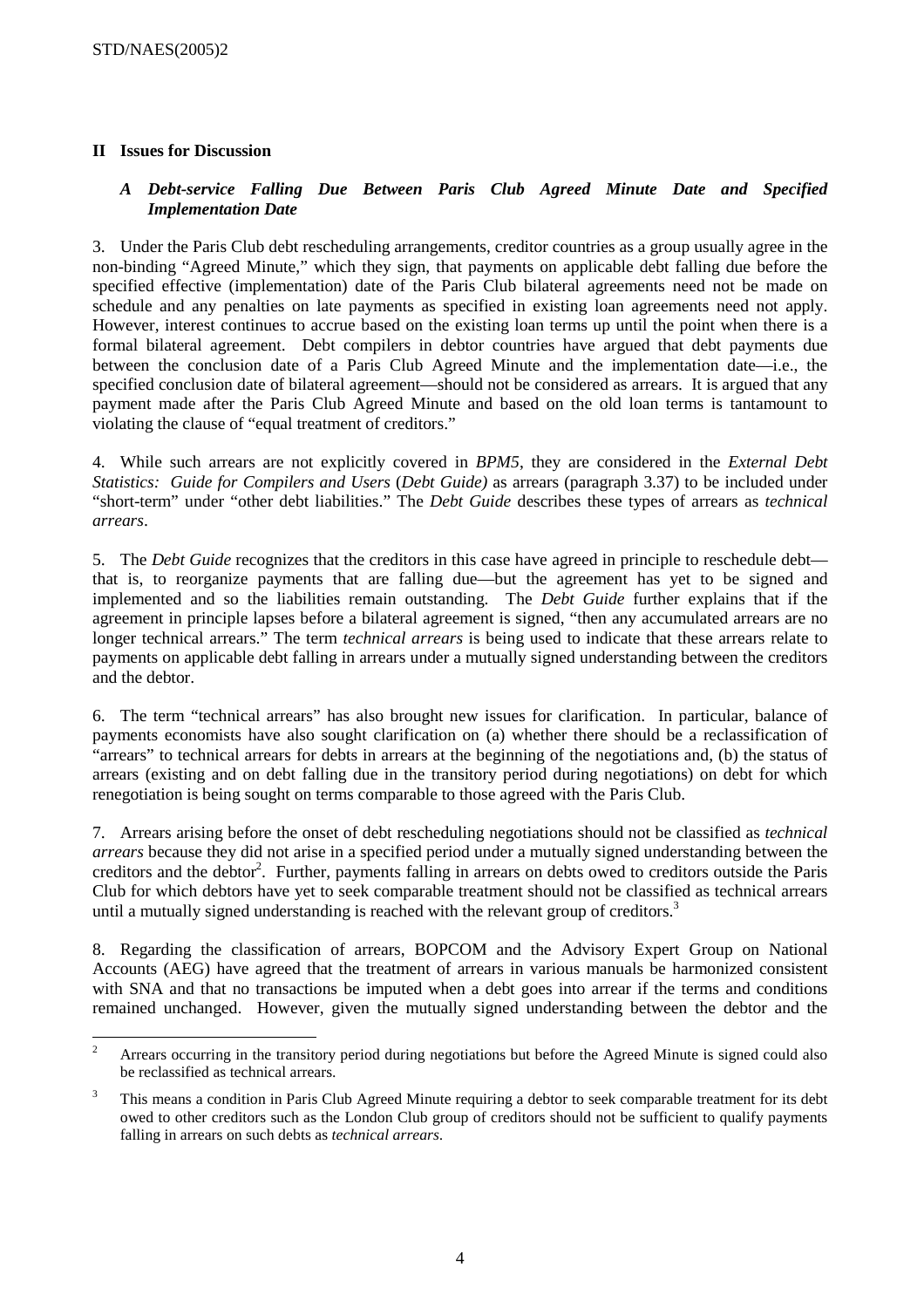creditors it is recommended that technical arrears be treated as transactions and classified as short-term debt under other investment, other liabilities.<sup>4</sup> Given interest in knowing the magnitude of *technical arrears* there may be merit in introducing a further breakdown to identify technical arrears explicitly. As with other arrears, transactions involving technical arrears should be recorded as exceptional financing in the analytical presentation.<sup>5</sup>

## *9. BOPCOM outcome:*

• BOPCOM agreed to the approach to technical arrears.

# *B Debt-service Moratorium Extended by Creditors Before the Completion Point of the HIPC Initiative*

10. Debt-service moratorium involves an individual creditor permitting the debtor a formal suspension of debt-service payments falling due within a given period. Debt-service moratorium may also be granted to non-HIPCs such as the moratorium granted to Tsunami-affected countries, and usually involves formal exchange of letters but not necessarily a formal bilateral agreement. In the case of debt-service moratorium extended by some HIPCs' creditors, the question has been raised of how to handle payments falling due within the moratorium period.<sup>6</sup>

11. Three possibilities can be considered: First, it can be argued that payments falling due during the moratorium period are deemed paid, but transformed into short-term debt liabilities—arrears. While plausible, this view is at variance with the expectation of both the debtor and the creditor. Both parties mutually understand that the payments falling due in the moratorium period are not yet payable, thus the question of arrears does not arise.

12. Secondly, since the amounts falling due within the moratorium period are earmarked for cancellation upon successful progression to HIPC Initiative completion point, another approach could be to classify such liabilities as contingent and hence not part of "external debt" as defined in the *Debt Guide.* Paragraph 9.3 of the *Debt Guide* defines contingent liabilities as "obligations that arise from a particular, discrete event(s) that may or may not occur." This approach would be justified by the uncertainty surrounding economic performance of the debtor between decision point and completion point. However, as moratorium obligations are recognized to be liabilities of the debtor, at least at the onset of the moratorium period, and all parties know the timeframe of transformation of such liabilities, it is not appropriate to classify moratorium payments as contingent liabilities.

13. Finally, the creditor's decision to offer debt-service moratorium to debt liabilities falling due within the moratorium period could be considered akin to a debt rescheduling, in which case arrears are not created. This approach is consistent with the common understanding between the debtor and the creditor that obligations falling due in the moratorium period are neither payable nor forgivable until a decision is made at the completion date of the HIPC Initiative. So obligations falling due in the moratorium period could be considered as a series of debt rescheduling transactions and recorded as exceptional financing in the analytical presentation. It follows that moratorium payments falling due less than one year to the expected

 $\frac{1}{4}$  Liabilities falling in arrears are short-term debt as specified in the *BPM5* (paragraphs 123 and 528) and *Debt Guide* (paragraphs 2.29 and 3.36).

<sup>5</sup> Some arrears will no longer be recorded as transactions and so recorded in exceptional financing following the BOPCOM decision on the treatment of arrears transactions (BOPTEG Issue 3).

<sup>6</sup> Debt-service falling due in the moratorium period is usually earmarked for cancellation when the country successfully reaches the HIPC Initiative completion point.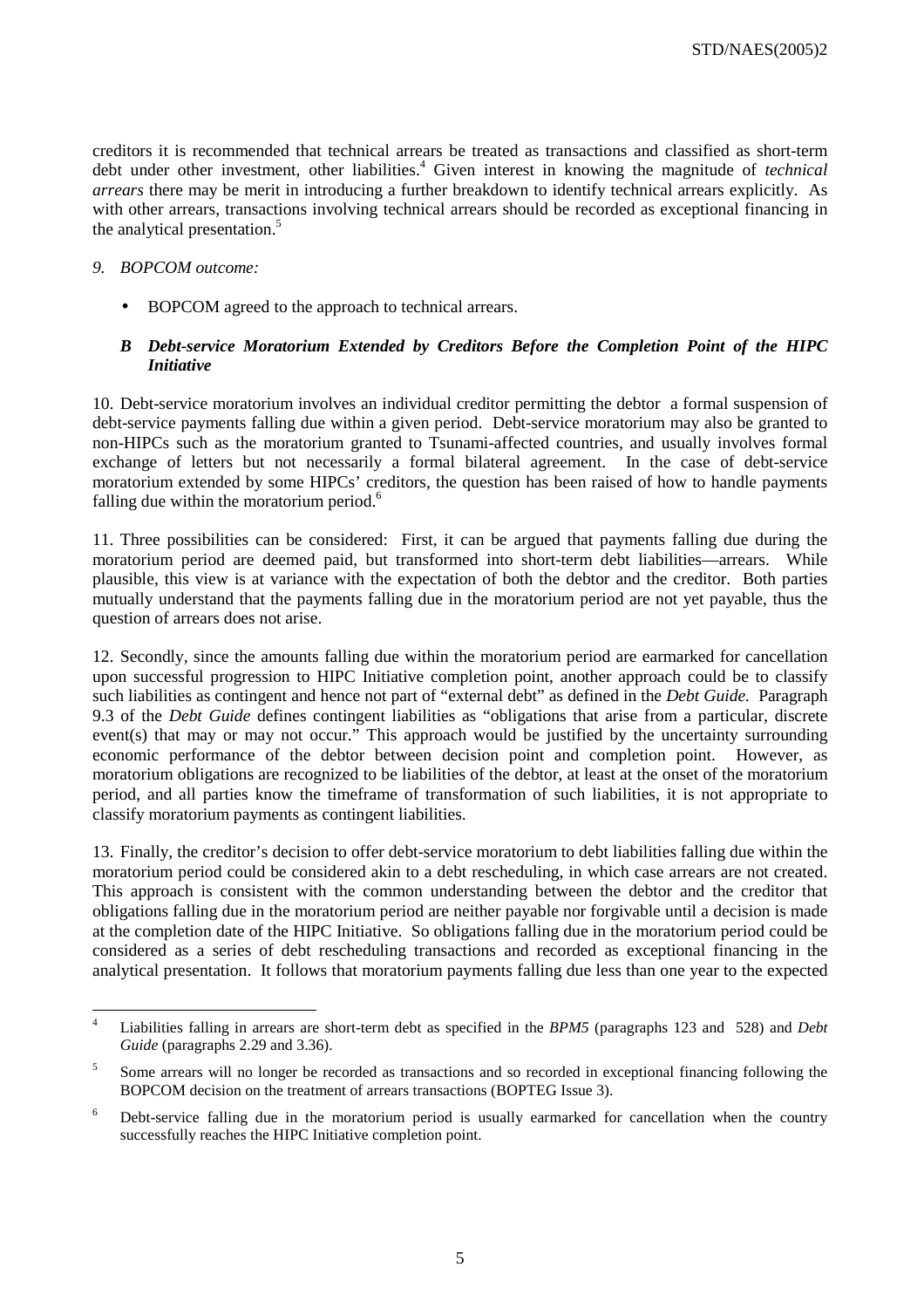completion date of the HIPC Initiative should be classified in the balance of payments as short-term debt on original maturity basis and those with more than one year as long-term debt.

14. Table 1 demonstrates the application of moratorium payments for outstanding loan—at decision point—of \$800,000 attracting annual interest rate of 5 percent. It can be seen that the stock of debt increases during the moratorium period by the amount of interest falling due but not paid (see Table 1, row 5, year 1-3). In other words, interest accrues normally during the moratorium period but is rescheduled when due for payment.

15. Table 2 presents the proposed treatment of moratorium payments in both the standard and analytical presentation of balance of payments using output of Table 1. In the analytical presentation it can be seen that interest falling due in year 1 is debited above- the- line under income and contra credit entry recorded below-the line under exceptional financing, commensurate with the expected HIPC Initiative completion date. Similarly, in year 3, all credit entries are recorded under exceptional financing.

16. If a debt moratorium is provided by the creditor after the Agreed Minute is signed, it is proposed that the moratorium takes precedence in recording transactions for applicable debt falling due within the specified period.

17. Appendix 1, Figure 1 shows how debt-service moratorium could be recorded in government finance statistics.

## *18. BOPCOM outcome:*

• *While there was general consensus on the principle to treat debt service moratorium extended by creditors as debt rescheduling, some Committee members questioned whether a transaction had taken place. IMF agreed to undertake more work to justify the conclusion in the paper.* 

|                |                                | Decision Point | $\Pi.B.1.1.1$ | Moratorium period |        | Completion point <sup>4</sup> |
|----------------|--------------------------------|----------------|---------------|-------------------|--------|-------------------------------|
|                |                                |                | Year 1        | Year 2            | Year 3 |                               |
|                | Principal Schedule             |                |               | 100               | 100    |                               |
| 2              | Moratorium Principal           |                |               | <b>100</b>        | 100    |                               |
| 3              | Interest Schedule <sup>1</sup> |                | 40            | 42                | 44.1   |                               |
| $\overline{4}$ | <b>Moratorium Interest</b>     |                | 40            | 42                | 44.1   |                               |
| 5              | Debt stock $^{2}$              | 800            | 840           | 882               | 926.1  | 926.1                         |
|                | $O/w$ Moratorium               |                |               |                   |        |                               |
|                | interest                       |                | 40            | 82                | 126.1  |                               |
| 6              | Capital Transfers <sup>3</sup> |                |               |                   |        | 926.1                         |

*Table 1: Treatment of moratorium payments: in \$000* 

**Notes** 

<sup>1</sup> Note that the annual interest increases due to the amount of interest accruing and not paid that is also accruing interest at the rate of 5%.  $2$  Note that the stock of debt increases annually during the moratorium period due to the accrued interest, which is added to the stock and rescheduled.  $3$  Note that capital transfers at completion point when the creditor forgives the debt comprise three elements: the interest accrued in the moratorium period that was rescheduled, principal payments rescheduled during moratorium period and principal outstanding not yet due at HIPC Initiative completion date. <sup>4</sup> Completion point in this case is the end of the third year when the total debt is cancelled.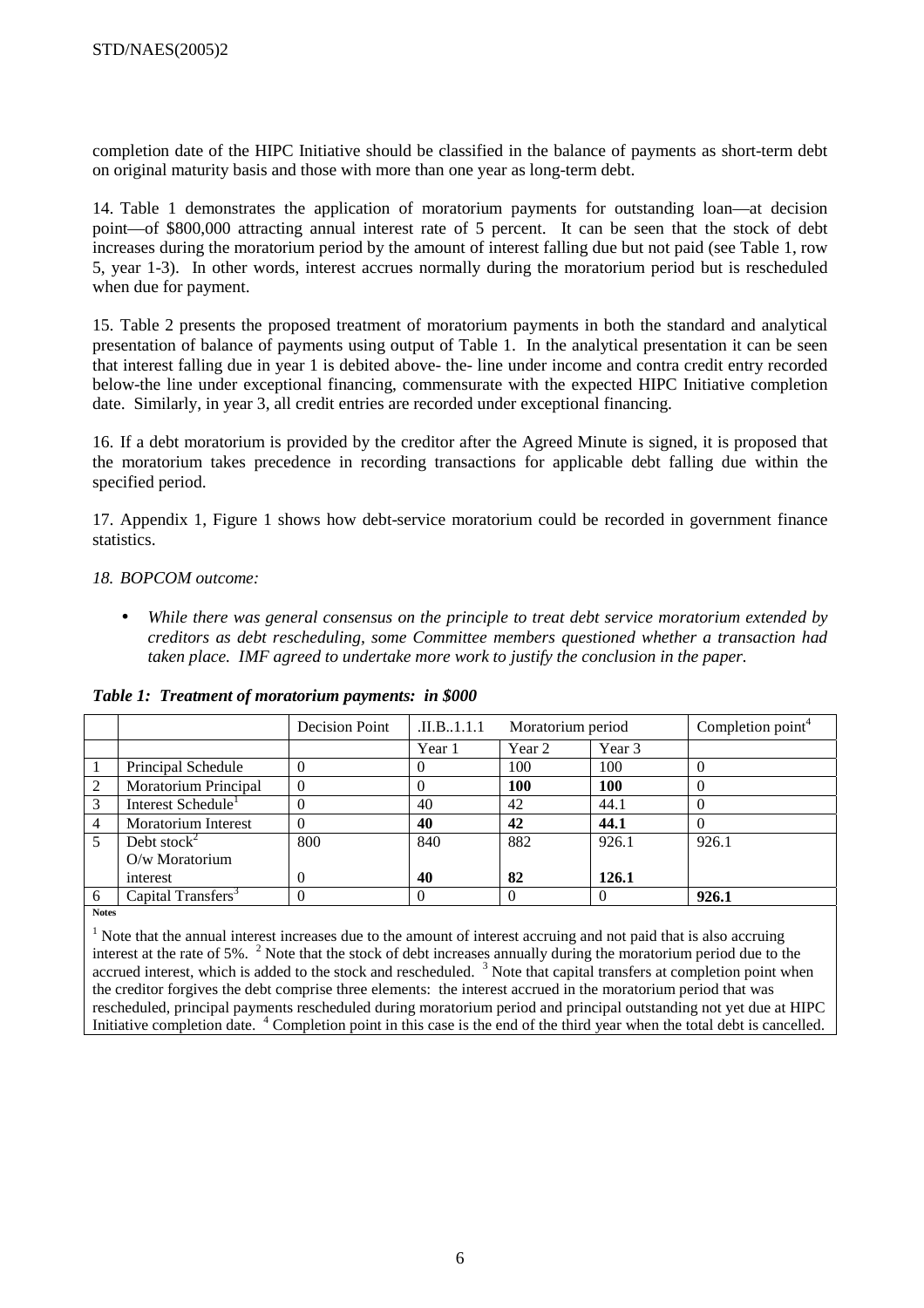| <b>Standard Presentation</b>        |        |    |        |      | <b>Analytical Presentation</b>            |        |        |        |       |  |  |  |
|-------------------------------------|--------|----|--------|------|-------------------------------------------|--------|--------|--------|-------|--|--|--|
|                                     | Year 1 |    | Year 3 |      |                                           |        | Year 1 | Year 3 |       |  |  |  |
| <b>Current Account</b>              |        |    |        |      | Credit Debit Credit Debit Current Account | Credit | Debit  | Credit | Debit |  |  |  |
| Income<br>Income on debt (Interest) |        | 40 |        | 44.1 | Income<br>Income on debt (Interest)       |        | 40     |        | 44.1  |  |  |  |
| Financial & Capital $A/c$           |        |    |        |      | Financial $\&$ Capital A/c                |        |        |        |       |  |  |  |
| Other Investment<br>Long-term debt  | 40     |    |        | 100  | Other Investment<br>Long-term debt        |        |        |        | 100   |  |  |  |
| Other Investment<br>Short-term debt |        |    | 144.1  |      | Other investment<br>Short-term debt       |        |        |        |       |  |  |  |
| <b>Reserves Assets</b>              |        |    |        |      | <b>Reserves Assets</b>                    |        |        |        |       |  |  |  |
|                                     |        |    |        |      | <b>Exceptional Financing</b>              |        |        |        |       |  |  |  |
|                                     |        |    |        |      | Rescheduling of existing<br>debt          | 40     |        | 144.1  |       |  |  |  |

*Table 2: Proposed treatment of moratorium payments in the balance of payments* 

# *C Treatment of HIPC Debt-service Transaction for Creditors that opt out of the HIPC Initiative*

19. Debt compilers in debtor countries have sought guidance regarding the treatment of debt-service when an agreement is reached in principle but specific HIPCs creditors subsequently opt out of providing debt relief and claim full payment. When payments on such claims fall due, debtors are left in a dilemma of making the payment (which amounts to violation of the broad Paris Club Agreed Minute) or reneging (which increases penalties on arrears and other financial risks). It is understood that a creditor's decision to opt out of providing debt relief does not modify its claim on the debtor and therefore if such claims are not paid when due the debtor is in arrears. Furthermore, it is also understood that the HIPC Initiative framework is not mandatory and creditors cannot be forced to grant debt relief even if they had already committed to do so. The *BPM5* framework is clear about regarding the debt as outstanding until either it is rescheduled or forgiven i.e., a change of ownership of assets and liabilities has occurred. Thus it is recommended that the *BPM5* framework be used to guide the treatment of HIPCs debts where creditors opt out of the HIPC Initiative or any other similar arrangements for debt relief.

## *20. BOPCOM outcome:*

• *The Committee agreed that the BPM5 framework provides clear guidance on the treatment of HIPC debt where creditors opt out of the HIPC Initiative.* 

# *D Paris Club Debt Rescheduling Agreements: Timing*

21. The time of recording debt transactions before and after a Paris Club debt rescheduling agreement is an issue that deserves clarification in the revised *BPM5* given the different practices/perceptions among balance of payments economists and debt compilers. The practice of some balance of payments economists has been to reflect debt rescheduling in the balance of payments when it is agreed in principle by the Paris Club group of creditors rather than when the agreement is signed by the debtor and the participating individual creditors. Specifically some economists have sought clarification on (a) whether a rescheduling should be reflected when it is signed, or when the agreement is approved by parliament; and (b) whether debt rescheduling arrangements anticipated in the future should be reflected in the balance of payments projections as part of the financing gap, rather than exceptional financing in the analytical presentation.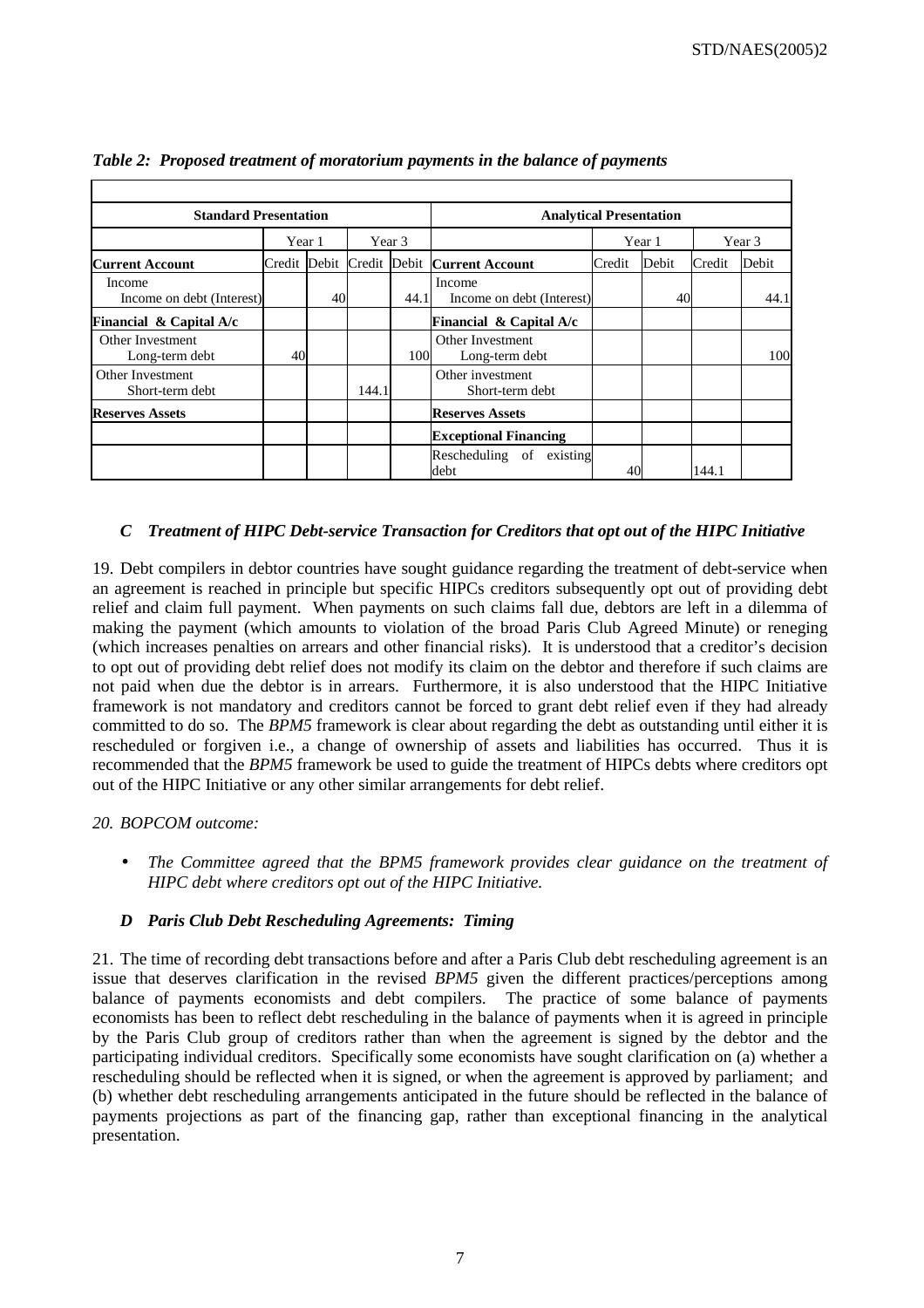22. Projections are not an issue for the *Balance of Payments Manual*. Under the concept of accrual accounting and change in economic ownership as defined in *BPM5* paragraphs 111 and 123, and the *Debt Guide* paragraphs 2.22-2.24, transactions in the balance of payments are recorded when economic value is created, transformed, exchanged, transferred, or extinguished. The *Debt Guide* in paragraph 8.13 is clearer in providing guidance on the time when debt transactions should be recorded: *" Any agreed change in the terms of a debt instrument is to be recorded as the creation of a new debt instrument, with the original debt extinguished at the time both parties record the change in terms in their books."* The *Debt Guide* also goes further to highlight the importance of "change in the terms", which is central in debt contracts. However, given that financial agreements usually specify the effective date of each agreement, it may be worthwhile to use the effective date as the transaction date rather than the date the agreement is signed i.e., in the context of debt rescheduling agreement the date when debt liability is transformed. Thus, debt rescheduling transactions should be recorded when the Paris Club agreement becomes effective and this normally takes place after the bilateral agreement has been approved by parliament and signed by the relevant authorities.

23. The different practices and perceptions in recording Paris Club debt-rescheduling agreements also highlight the need to elucidate how debt transactions should be reflected both in the actual and projected balance of payments statements. Typically for Fund program purposes, a balance of payments statement is a forward-looking statement that anticipates balance of payments developments in the future. For this reason, it is normal to project debt-rescheduling transactions for the purpose of closing a projected financing gap in the balance of payments. Such a statement, however, will be different from the actual balance of payments statement, which is historically based, and records transactions on an accrual basis at the time they occur as opposed to the time they are expected to occur. A detailed summary of entries required in balance of payments accounts for various forms and aspects of exceptional financing transactions is provided in Tables 2 and 3 of the *HIPC and Exceptional Financing in the Balance of Payments Statistics* paper prepared for the October 2004 Committee meeting.

## *24. BOPCOM outcome:*

• *The Committee agreed with the proposal in the paper to clarify the effective timing of the rescheduling.*

## *E Economic Transfers Arising from Concessionality Under the HIPC Initiative*

25. A creditor's decision to reschedule existing debt by reducing the contractual interest rate to a concessional rate results in a transfer of value to the debtor if such reduction leads to a lower present value of the claim. Measuring the present value of such debt relief has assumed prominence in recent years because creditors can use such a benchmark when undertaking debt relief through alternative mechanisms under HIPC−such as the use of extended maturities, debt cancellation, and new inflows in the form of grants. Further, debt compilers in HIPC countries have sought guidance on how to record debtrescheduling operations involving concessional interest rates in the balance of payments because it is not adequately covered in *BPM5*.

26. While *BPM5* recognizes that concessional loans encompass a transfer element that needs to be imputed (see paragraph 104), neither the manual nor the *Debt Guide* has a definitive framework for recording these transfers either in flows or positions. Balance of Payments Technical Expert Group (BOPTEG) issue paper 29 addresses the topic and it was discussed at the BOPTEG meeting in December 2004. BOPTEG supported the argument in the issue paper that the concessional interest element of a debt should be recognized as a current transfer and that the interest costs to accrue should be adjusted upwards by this amount. This is a different approach from current practice, which measures interest cost based on the amount of interest to be paid; so the change would result in interest accruing at a higher rate, offset by an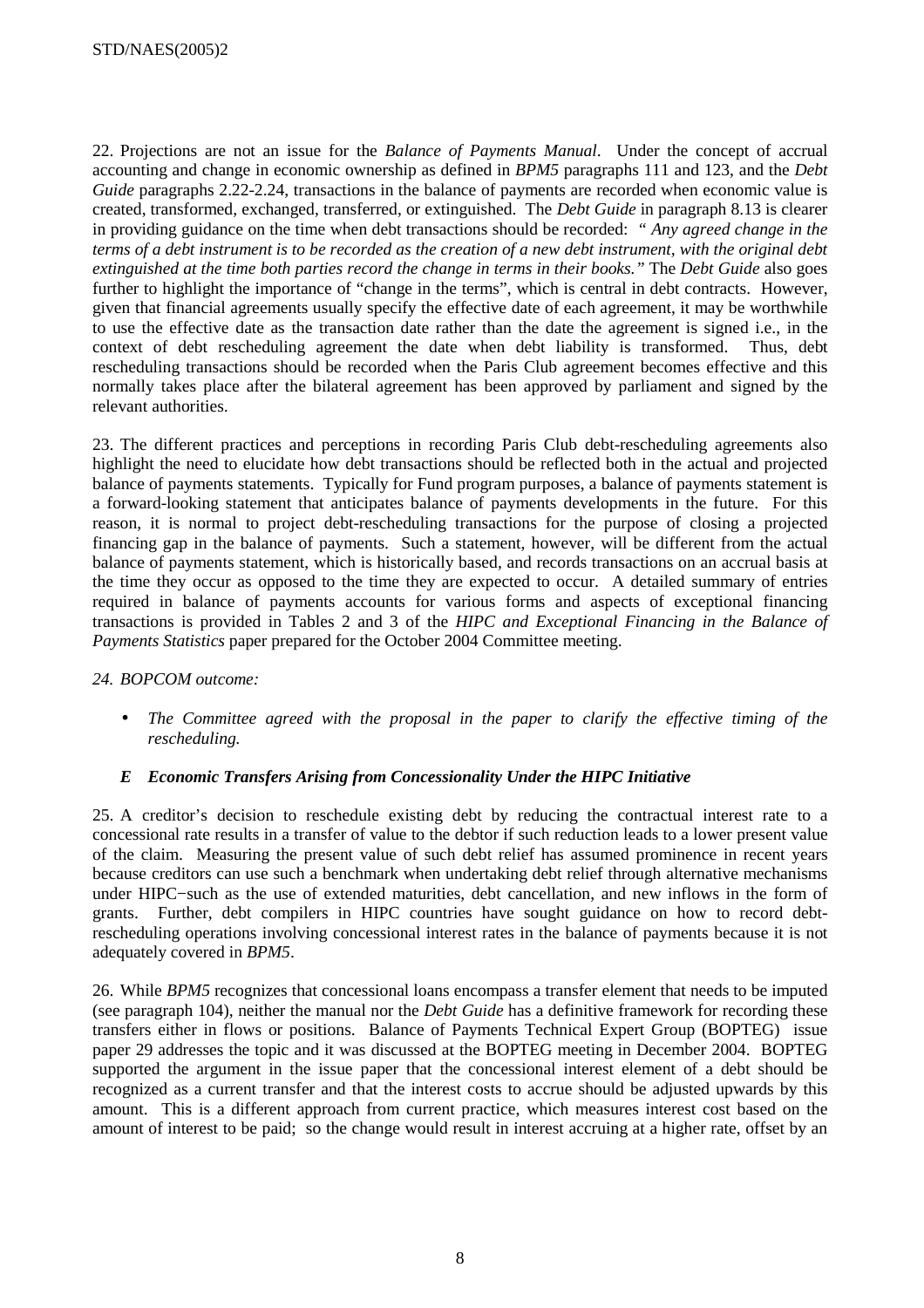on-going current transfer.<sup>7</sup> However, BOPTEG had some reservations about the approach proposed, not least with regard to the impact of changes in market interest rates on the measurement of transfers. BOPTEG supported a call for further work.

27. BOPTEG also recognized that while there is no agreed definition of concessional loans<sup>8</sup>, the existing guidance in the *Debt Guide,* and features such as an intention of the creditor to convey a benefit in a noncommercial setting, such as official loans, could be drawn upon in drafting the revised *BPM5*.

28. Debt rescheduling involving interest rate reduction has two types of concessionality—(a) the concessional element arising from a specific reduction of the existing contractual interest rate to a lower rate; and, (b) the concessional element arising from the difference between the prevailing market interest rate at the time of debt rescheduling and the new contractual interest rate on the rescheduled debt. Regarding the market rate, there are many such rates in the debt markets but the OECD Commercial Interest Reference Rate (CIRR) has been the preferred proxy for market interest rate in computing present value of HIPC debt relief.

#### **Transfers resulting from specific reduction of contractual interest rate**

#### *No conditions attached*

29. The reduction of the existing contractual interest rate of a debt instrument constitutes a change of instrument terms, and leads to the extinction of the instrument and its' replacement with a new one. Such a transformation transfers economic value from the creditor to the debtor if the new contractual interest rate is lower than the prevailing market interest rate.

30. One approach is to record the transfer of economic value on an on-going basis as a current transfer. This has the logic that the debtor is accruing less in interest than they would have under the original contract. However, from the viewpoint of the macroeconomic statistics framework, the difficulty is that the debtor will continue to record interest based on a contract that has been extinguished. The idea that say 10 years after a contract is extinguished interest would accrue based on the interest rate of that contract, does not reflect current economic reality, not least as in the meantime market interest rates could have changed significantly. Rather, if there are no conditions attached to the stream of future interest payments following a debt rescheduling arrangement—such as the requirement of the debtor to meet certain obligations before the concessional rate is applied as in paragraph 546 of *BPM5*—it is plausible to say that transfers arising from the reduction of existing contractual interest rate occur only once, at the time of debt rescheduling.

31. So another approach is to record in the standard presentation a transfer at the time of debt rescheduling as a credit entry for the debtor under capital transfers, related to a reduction in the value of the loan, with two contra entries in the loans category: the present value of the new loan (see Table 3, row 6), using the revised payment stream and the current market interest rate as the discount factor, 10 as a credit item, and

<sup>&</sup>lt;sup>-</sup>7 It might be considered that there are similarities with transfer pricing where the amounts actually exchanged do not determine the values of transactions recorded, although transfer pricing relates to transactions between affiliated enterprises and is described in *1993 SNA* as an example of "deceptive behavior" (paragraph 3.79).

<sup>8</sup> OECD defines concessional loans as loans with grant element of at least 25 percent—the grant element is defined as the difference between the face value of a loan and the present value, calculated at a discount rate of 10 percent, of the debt service payments to be made over the life time of the loan.

 $\overline{9}$ Official creditors are defined in paragraph 6.5 of the *Debt Guide.*

<sup>&</sup>lt;sup>10</sup> This section does not discuss which market rate to use. This issue could be determined once agreement in principle is reached on the approach to adopt.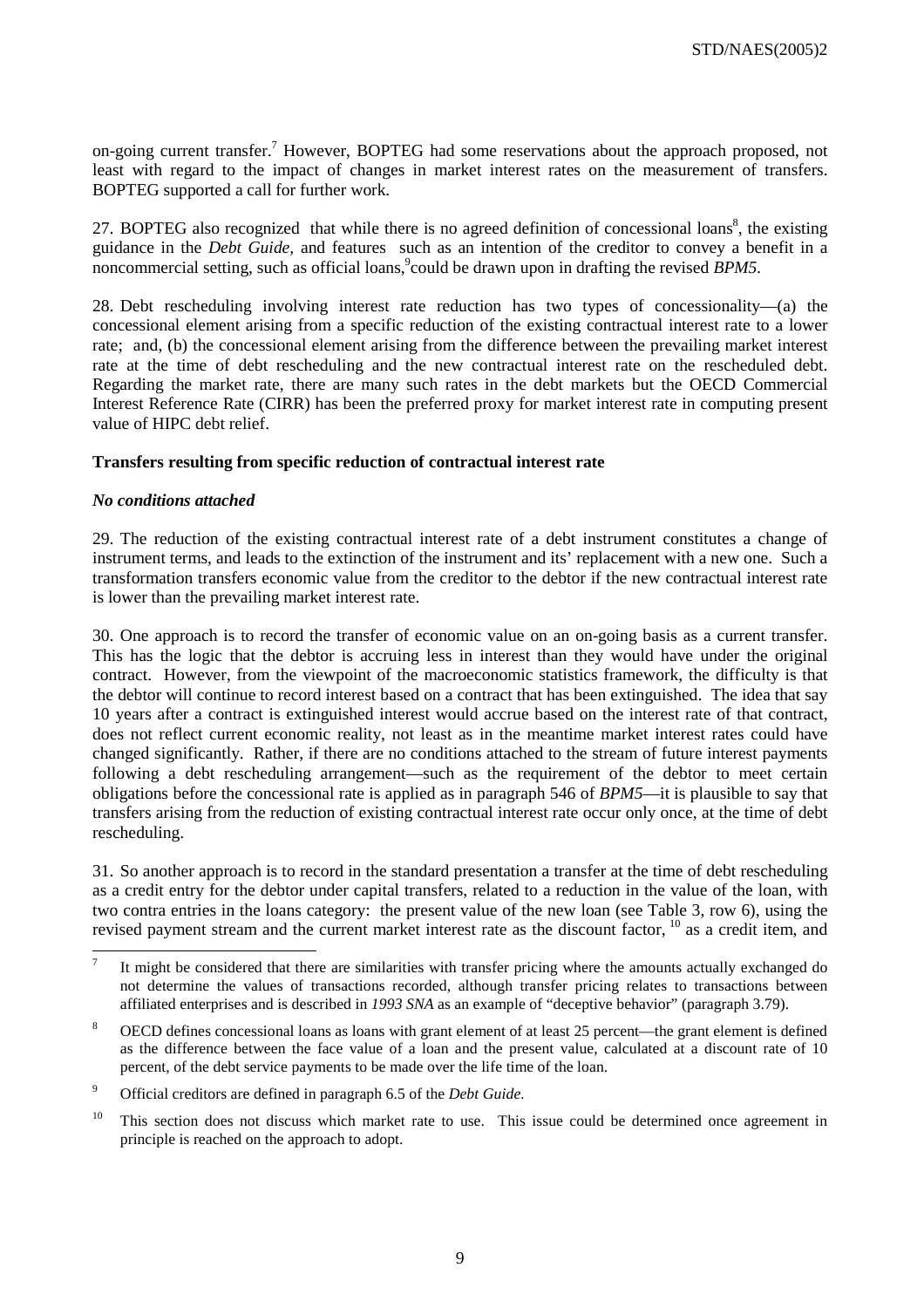the value at extinction of the old loan as the debit item.<sup>11</sup> In the analytical presentation the entries are the same as in the standard presentation except that the capital transfer is credited under exceptional financing. Interest would accrue at the market rate on the new loan, so taking account of both the interest payments to be made along with difference between the present value of the principal at inception and the principal amount to be repaid over the life of the loan (see the revised principal and interest repayment schedule in Table 3, rows 8 and 9). $^{12}$ 

32. While internally consistent, such an approach is contra to the principle that loans are valued at nominal value and not at present/market value. Indeed, if a mixture of nominal and present value is adopted it could be considered that there are uncertainties about the determination of the value of capital transfers. The logic of the approach set out here is that the valuation of loans is determined by the interest rate (or rates if there is a concessional rate) at the inception of the loan. Given the nature of these loans, after inception the two parties are locked in, unless they agree to renegotiate the contract at which time the current market rate represents the new opportunity cost of capital, not the market rate at the inception of the original loan.

33. If the new loan was extinguished before maturity, under this approach, amount paid by the debtor to extinguish the loan would be recorded as a debit item under loans and a credit item under reserves, with the change in the loan value between the end of the previous period and the amount repaid recorded as a valuation change in the international investment position (IIP) because, for example, the debtor has paid more to extinguish the loan than the value in the position data. Alternatively, although not preferred in this paper, a capital transfer could be recorded from the debtor to the creditor.

34. If, under a voluntary agreement, the debtor and creditor agreed to replace the original concessional loan with a new loan with a lower interest rate, then a calculation of the capital transfer, on the same basis as above, would again be required. In the highly unlikely circumstance of the debtor and creditor agreeing to replace the concessional loan with a new loan at the market rate, a capital transfer would be recorded from the debtor to the creditor.

35. A third approach is to calculate the present value of the interest cost savings at inception. These savings can be calculated by taking the difference in the present value of the two streams of future interest payments<sup>13</sup> using as a discount rate the current market interest rate (see Table 3, row 4). In the standard presentation of the balance of payments, such transfers could be recorded in the year they occur (i.e., when the rescheduling becomes effective) as a memorandum item—perhaps as capital transfers.

36. Under this approach, if the new loan was extinguished before maturity, the value of the transfer not yet received—based on the interest differential savings used to make the initial calculation of the transfer element—would be recorded as a negative transfer for the debtor, partially reversing the originally recorded transfer. If the concessional loan were replaced by a new loan, the interest cost saving of the new loan would be calculated using the current market rate.

 $\overline{11}$ 11 For a new concessional loan, that is a loan that is not replacing an existing loan, the capital transfer would be calculated by comparing the present value of the new loan with its nominal value.

 $12$  The approaches discussed in this section could also be extended to official development assistance lending as well as for domestic lending from government controlled lending facilities that provide loans at below market rates for targeted groups or purposes.

<sup>13</sup> Interest payments as defined in the *External Debt Guide* (paragraph 2.5).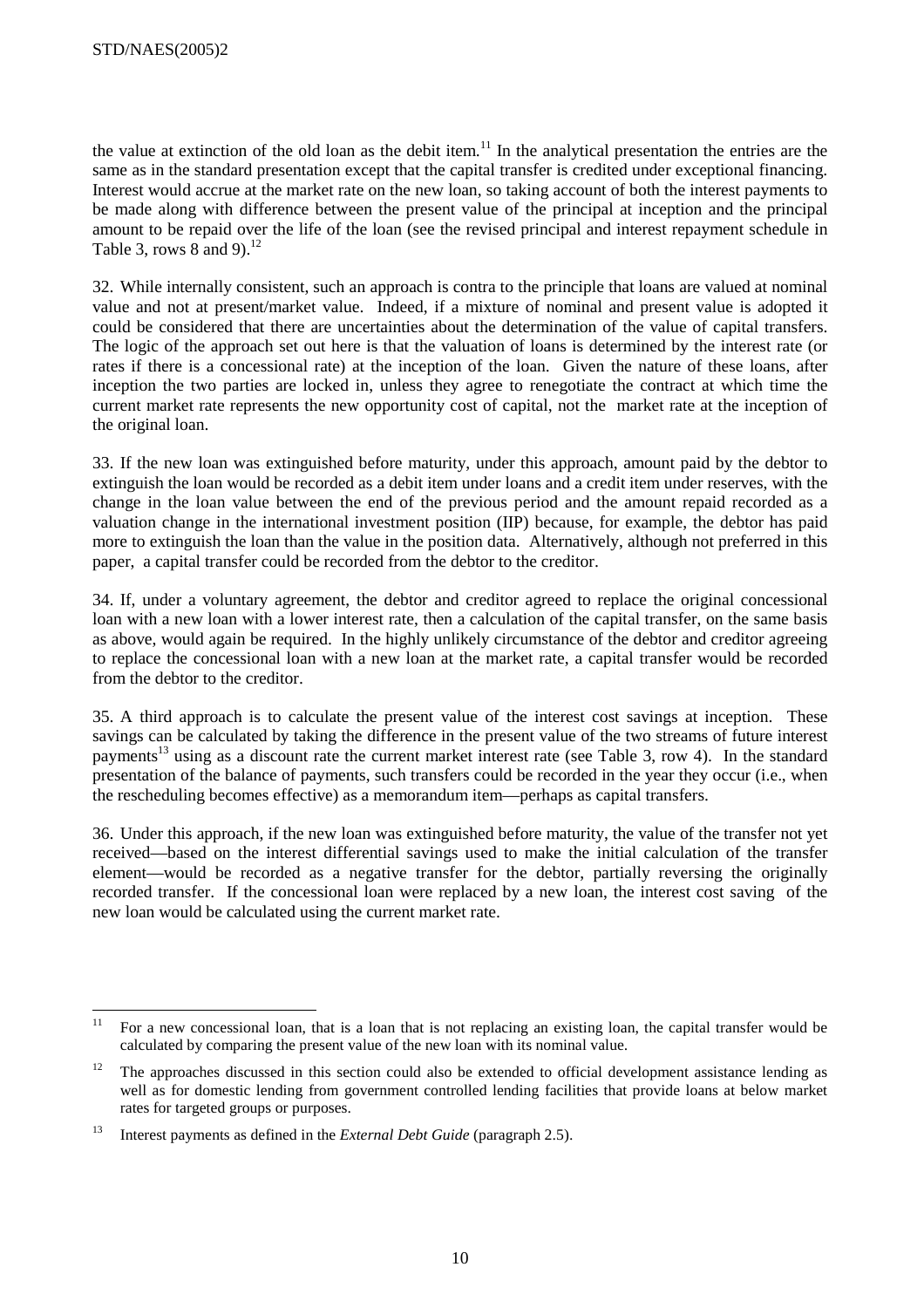|                |                                                             | PV <sup>1</sup> | Year 1 | Year 2 | Year 3 | Year 4 | Year 5 |
|----------------|-------------------------------------------------------------|-----------------|--------|--------|--------|--------|--------|
|                | Principal repayment                                         | 820.1           | 200    | 200    | 200    | 200    | 200    |
| 2              | Interest at 5%                                              | 135.2           | 50     | 40     | 35     | 20     | 10     |
| 3              | Interest rescheduled at 4%                                  | 102.9           | 40     | 32     | 24     | 16     | 8      |
| $\overline{4}$ | Interest transfers (row 3-4)                                | 32.3            |        |        |        |        |        |
| 5              | PV based on original interest<br>rate $(5\%) = (row 2+3)^2$ | 955.3           |        |        |        |        |        |
| 6              | PV based on new interest rate<br>$(4\%) = (row 2 + 4)$      | 923             |        |        |        |        |        |
| $\tau$         | Capital Transfer (\$1000-923)                               | 77              |        |        |        |        |        |
| 8              | Loan repayment schedule at<br>market rate <sup>3</sup>      |                 | 175.4  | 179.7  | 184.2  | 189.1  | 194.4  |
| 9              | Interest accrues at market rate <sup>4</sup>                |                 | 64.6   | 52.3   | 39.8   | 26.9   | 13.6   |
|                | n                                                           |                 |        |        |        |        |        |

*Table 3: Transfers arising from debt rescheduling at concessional interest rate: loan of \$1000* 

<sup>1</sup>Discounted present value (PV) =  $\sum_{n=1}^{\infty} (Cash flow)_{t} / (1 + i)^{t}$  $\sum_{t=1}^{\infty}$  (*Cash flow*)<sub>t</sub> /(1 + i)<sup>t</sup> where (*Cash flow*)<sub>t</sub> denotes the cash flow in a future period

(*t*), *n* denotes the number of future periods for which cash flows are expected, and i denotes the interest rate that is applied to discount the future cash flow in period *t*.; In this case discount rate is  $7\%$ <sup>2</sup> Present value reflects the concessional element in the original loan interest rate. <sup>3</sup>The repayment schedule is based on a prorated present value of the loan. <sup>4</sup> The market interest rate at the time of debt rescheduling is used to estimate the stream of future interest payments.

37. Finally, another approach is to include transfers arising from concessional loans as a memorandum item, with the transfer value calculated at the inception of the loan as the difference between its nominal value and its present value using the payment stream and the current market interest rate as the discount factor. See the calculation for Loan B in Table 4. The value of any transfers not yet received on the original loan that is replaced would need to be subtracted from the original transfer value calculated otherwise the amount of concessionality recorded over time would be overstated. This can be done by recalculating the transfer at inception using the actual payment schedule outturn, including the retirement of the entire remaining loan at the time of rescheduling.14 This recalculated value should replace the originally calculated value in the historical memorandum series, so the historic data reflects the actual transfers received and does not mix the new concessional transfer with the value not received on the original loan. Such calculation would also apply if the new loan was extinguished before maturity.

38. For example, in Table 3, the initial transfer value was calculated at inception at \$77 (row 7). Subsequently, at the end of year 2, the loan was extinguished and the present value saving is recalculated at \$49 (Table 4, row 4). The latter value should replace \$77 as transfer value at inception.

 $14$ This would include any amount that is forgiven.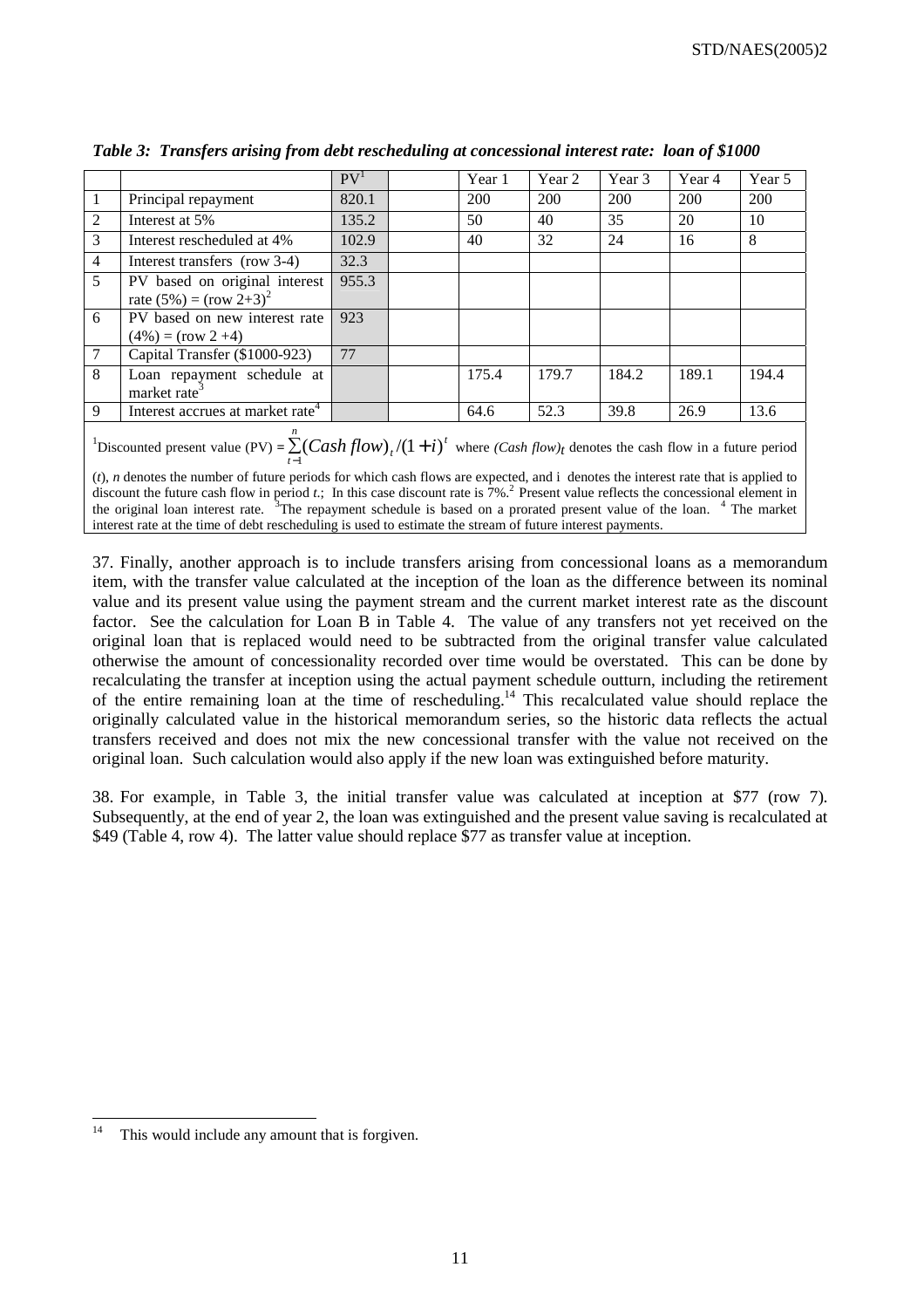|                |                                                                                                                                                                                                                                                                                                                                                                                                                                                                                                                                                                                            |                 | Year 1                                  | Year 2                          | Year 3 | Year 4                                   | Year 5         |  |  |
|----------------|--------------------------------------------------------------------------------------------------------------------------------------------------------------------------------------------------------------------------------------------------------------------------------------------------------------------------------------------------------------------------------------------------------------------------------------------------------------------------------------------------------------------------------------------------------------------------------------------|-----------------|-----------------------------------------|---------------------------------|--------|------------------------------------------|----------------|--|--|
|                |                                                                                                                                                                                                                                                                                                                                                                                                                                                                                                                                                                                            |                 |                                         | RETIRED LOAN IN TABLE 3: \$1000 |        |                                          |                |  |  |
|                |                                                                                                                                                                                                                                                                                                                                                                                                                                                                                                                                                                                            |                 | Revised schedule of old loan<br>at $4%$ |                                 |        |                                          |                |  |  |
|                |                                                                                                                                                                                                                                                                                                                                                                                                                                                                                                                                                                                            | PV <sup>1</sup> | Year 1                                  | Year 2                          |        |                                          |                |  |  |
| 1              | Principal repayment                                                                                                                                                                                                                                                                                                                                                                                                                                                                                                                                                                        | 885.7           | 200                                     | 800                             |        |                                          |                |  |  |
| 2              | Interest rescheduled at 4%                                                                                                                                                                                                                                                                                                                                                                                                                                                                                                                                                                 | 65.3            | 40                                      | 32                              |        |                                          |                |  |  |
| 3              | Revised PV of retired Loan $=$<br>$(PV row 1 + PV row 2)$                                                                                                                                                                                                                                                                                                                                                                                                                                                                                                                                  | 951             |                                         |                                 |        |                                          |                |  |  |
| $\overline{4}$ | Capital Transfer (\$1000-\$951)                                                                                                                                                                                                                                                                                                                                                                                                                                                                                                                                                            | 49              |                                         |                                 |        |                                          |                |  |  |
|                | NEW LOAN B DERIVED FROM RESCHEDULING OF LOAN IN TABLE 3: \$600 <sup>2</sup>                                                                                                                                                                                                                                                                                                                                                                                                                                                                                                                |                 |                                         |                                 |        |                                          |                |  |  |
|                |                                                                                                                                                                                                                                                                                                                                                                                                                                                                                                                                                                                            |                 |                                         |                                 |        | Payment schedule of new loan<br>at $2\%$ |                |  |  |
|                |                                                                                                                                                                                                                                                                                                                                                                                                                                                                                                                                                                                            |                 |                                         | $PV^*$                          | Year 3 | Year 4                                   | Year 5         |  |  |
| 5              | Principal repayment                                                                                                                                                                                                                                                                                                                                                                                                                                                                                                                                                                        |                 |                                         | 524.9                           | 200    | 200                                      | 200            |  |  |
| 6              | Interest rescheduled at 2%                                                                                                                                                                                                                                                                                                                                                                                                                                                                                                                                                                 |                 |                                         | 21.2                            | 12     | 8                                        | $\overline{4}$ |  |  |
| 7              | PV of rescheduled $\alpha$ =<br>$(PV row 5 + PV row 6)$                                                                                                                                                                                                                                                                                                                                                                                                                                                                                                                                    |                 |                                         | 546.1                           |        |                                          |                |  |  |
| 8              | Capital Transfer (\$600-\$546.1)                                                                                                                                                                                                                                                                                                                                                                                                                                                                                                                                                           |                 |                                         | 53.9                            |        |                                          |                |  |  |
|                | <sup>1</sup> Discounted present value (PV) = $\sum (Cashflow)_t/(1+i)^t$ where $(Cash flow)_t$ denotes the cash flow in a<br>future period $(t)$ , <i>n</i> denotes the number of future periods for which cash flows are expected, and i denotes the<br>interest rate that is applied to discount the future cash flow in period $t$ .; In this case discount rate is 7%. <sup>2</sup> The loan<br>amount is the remaining balance of old original loan rescheduled at end of the second year after two payments<br>installments.* PV of loan B assumes market interest rate remains 7 %. |                 |                                         |                                 |        |                                          |                |  |  |

*Table 4: Transfers arising from debt rescheduling at concessional interest rate* 

# *Conditions attached*

39. If, on the other hand, the rescheduling arrangement is such that the interest payments are reduced as they fall due, such as the case where conditions must be met by the debtor before the concessional rate is applied, the transfers generated would equal the difference in amounts between the two streams of interest payments as shown in Table 5, row 4, year 1 through 5. In other words, unlike the previous case, the transfers occur on an on-going basis and the original instrument is not extinguished. Furthermore, the reduction of interest as it falls due is similar to an ongoing subsidy on interest rate thus increasing the debtor's current consumption possibilities. This approach is also in conformity with the recommendation in paragraph 546 of *BPM5*.

40. In the standard presentation, a debit entry is recorded under interest income, accrued at the interest rate on the loan. In the period in which interest is paid, there is a credit item under current transfers, representing the interest rate differential since interest was last paid; a debit item under loans, representing any interest accrued at the original contractual rate since the last time interest was paid that has not been offset by a current transfer (e.g., if interest is paid semi-annually and balance of payments data are compiled quarterly, for one quarter interest will accrue at the contractual rate with no current transfer offset); and a credit item under reserve asset representing the amount paid. (see Table 6). In the analytical presentation the entries are the same as in the standard presentation, except that the current transfer is credited under exceptional financing, transfers (see analytical presentation in Table 6). Appendix 1, Figure 2 shows how concessionality where conditions are attached could be recorded in the government finance statistics.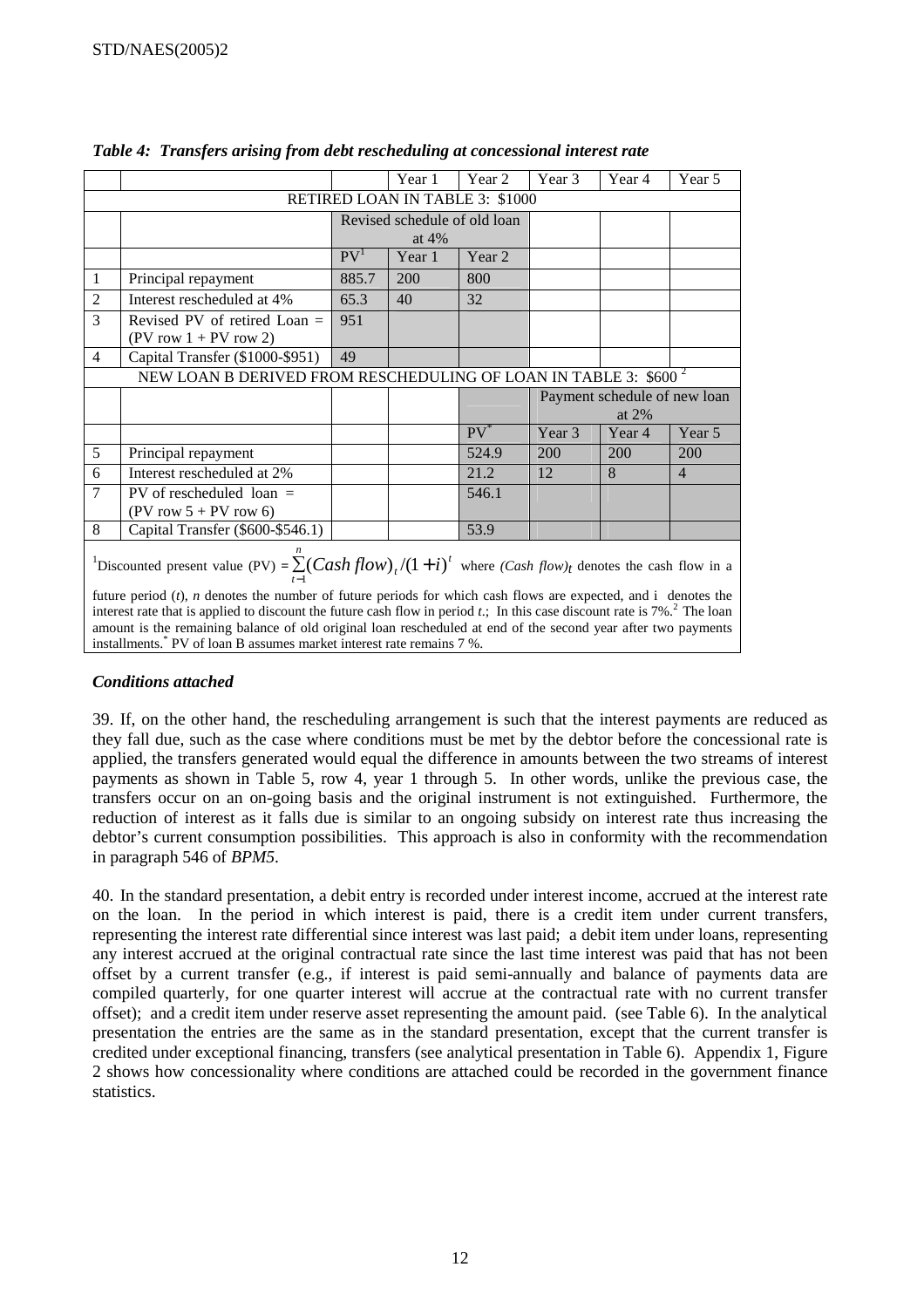|                              | Year 1 | Year <sub>2</sub> | Year 3     | Year 4 | Year 5 |
|------------------------------|--------|-------------------|------------|--------|--------|
| Principal repayment schedule | 200    | 200               | <b>200</b> | 200    | 200    |
| Interest schedule at 5%      |        | 40                | 35         |        |        |
| Interest schedule at 2%      |        | 16                |            |        |        |
| Transfers (row 3- row 4)     |        |                   | 23         |        |        |

*Table 5: Transfers arising from debt rescheduling at concessional interest rate:* 

*Table 6: Proposed treatment of concessional interest payments in the balance of payments\** 

| <b>Standard Presentation</b>                                                       |        |    |    |        | <b>Analytical Presentation</b>            |    |        |                           |  |    |
|------------------------------------------------------------------------------------|--------|----|----|--------|-------------------------------------------|----|--------|---------------------------|--|----|
|                                                                                    | Year 1 |    |    | Year 3 |                                           |    | Year 1 | Year 3                    |  |    |
| <b>Current Account</b>                                                             |        |    |    |        | Credit Debit Credit Debit Current Account |    |        | Credit Debit Credit Debit |  |    |
| Income<br>Income on debt (Interest)                                                |        | 50 |    | 35     | Income<br>Income on debt (Interest)       |    | 50     |                           |  | 35 |
| <b>Current Transfers</b>                                                           | 30     |    | 23 |        |                                           |    |        |                           |  |    |
| Financial & Capital A/c                                                            |        |    |    |        | Financial & Capital A/c                   |    |        |                           |  |    |
| Other Investment<br>Long-term debt                                                 |        |    |    |        | Other Investment<br>Long-term debt        |    |        |                           |  |    |
| Other Investment<br>Short-term debt                                                |        |    |    |        | Other investment<br>Short-term debt       |    |        |                           |  |    |
| <b>Reserves Assets</b>                                                             | 20     |    | 12 |        | <b>Reserves Assets</b>                    | 20 |        | 12                        |  |    |
|                                                                                    |        |    |    |        | <b>Exceptional Financing</b>              |    |        |                           |  |    |
|                                                                                    |        |    |    |        | <b>Transfers</b>                          | 30 |        | 23                        |  |    |
| Notes:<br>Data based on output of Table 5, which is based on conditions, attached. |        |    |    |        |                                           |    |        |                           |  |    |

41. Such an approach could also be adopted for any concessional loans based on a variable interest rate (as defined in the *Debt Guide*, paragraph 6.15), such as those linked to a reference index such as LIBOR. In such instance the amount of the transfer is not known at inception but varies with market rates.

# *42. BOPCOM outcome:*

• *Differing views were expressed on possible treatment of transfers arising from interest rate concessionality on debt. The Committee decided that there was not sufficient consensus to include transfers in the core accounts but agreed to include a supplementary item. IMF is to consider whether the supplementary item should be on a current transfer or capital transfer basis.* 

# *F HIPC debt transactions linked to social expenditure and the classification of transfers*

43. *BPM5* does not discuss the treatment of HIPC debt relief transactions that are linked to government budget expenditure. Some HIPC debt relief savings are linked to government expenditure in that the local currency equivalent of the debt-service forgiven—as it falls due—is earmarked to finance social development projects. The issue arises as to whether such savings should be classified in the balance of payments based on the type of expenditure outlays they finance in the government fiscal budget or the type of debt obligation forgiven. In reference to the latter, another issue arises as to whether all such debt relief savings should be classified in the balance of payments as capital transfers or should be classified to capital transfers or current transfers depending on whether the savings relate to principal or interest payments, respectively.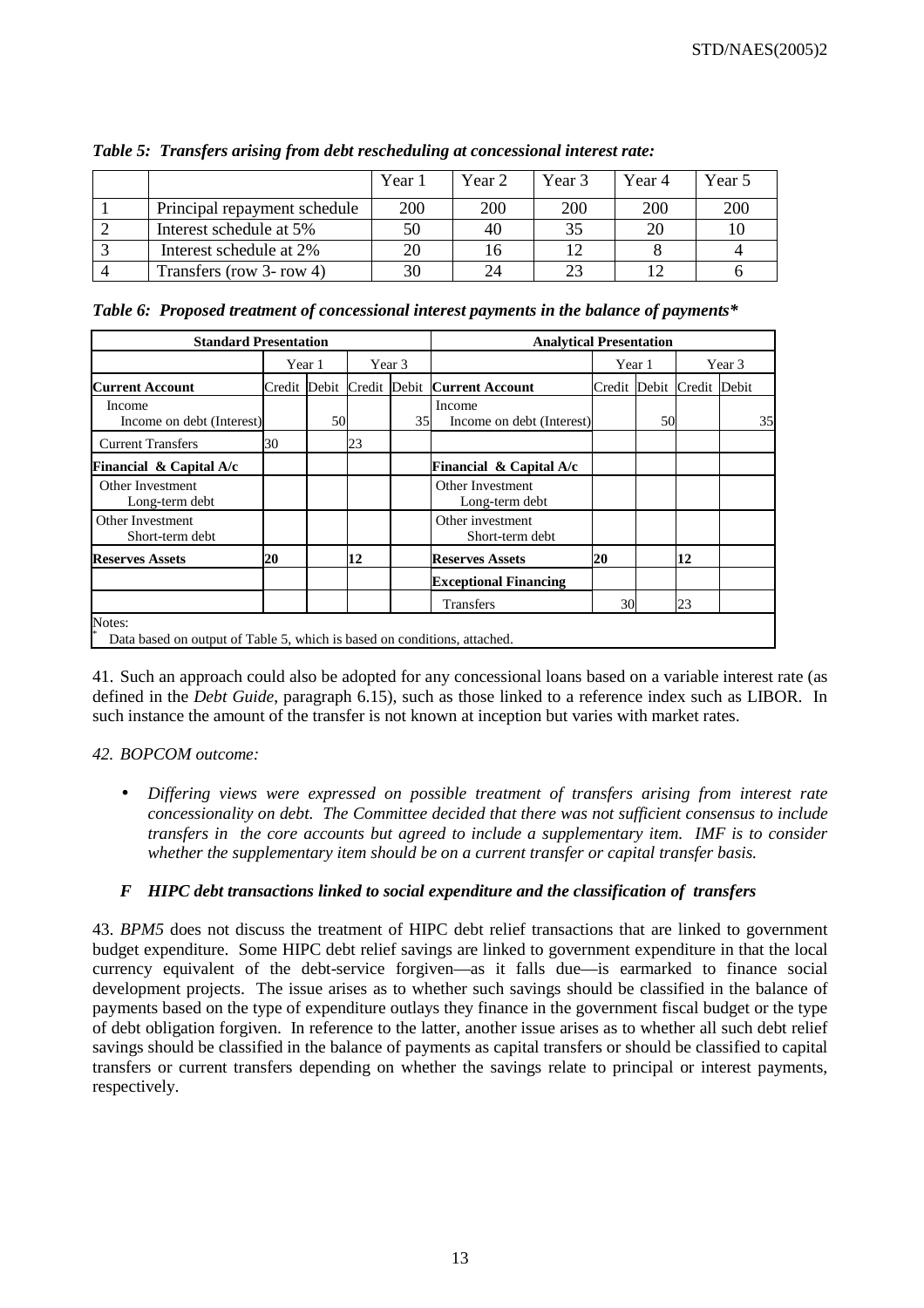44. From the point of view of government expenditure outlays, these transactions could be classified in the balance of payments in the categories that match the flow of funds in the government accounts. However, it is also recognized that, while such matching is desirable, in reality no direct mapping might be possible given the diversity of the government's financial actions. For example, budget savings arising from interest payment forgiveness may be used to finance construction of schools, which is a capital expenditure item in government fiscal budget. Similarly, savings arising from forgiveness of principal payments may be used to finance medical supplies, which is a recurrent expenditure item in the government fiscal budget.

45. From the point of view of balance of payments, the methodology in *BPM5* and the *Debt Guide* dictates that such transactions should be recorded based on the concepts of accrual accounting and change in ownership status (see *Debt Guide*, paragraph 8.13). Thus it is recommended that the guiding principle in recording HIPC debt relief transactions in the balance of payments should be based on the type of debt obligation forgiven rather than the subsequent use of the funds in the government budget. *BPM5* recommends that all debt forgiveness be recorded as a capital transfer (paragraph 455), as the transfer affects the stock of liabilities of the debtor in the financial accounts.

46. Table 7 gives an example of forgiveness of debt-service as it falls due, while Table 8 demonstrates the recommended methodology of recording the transactions in the balance of payments. In Table 8 it can be seen that, as the debt falling due is forgiven, transactions relating to principal are debited under other investment, long-term loans and contra credit entries under capital transfers. Similarly, transactions relating to interest are debited under income and contra credit entries under capital transfers. Appendix 1, Figure 3 shows how forgiveness of debt-service linked to government expenditure could be recorded in government finance statistics.

# *47. BOPCOM outcome:*

• *The Committee agreed the approach set out in the paper to record HIPC debt relief transactions on the basis of the debt liabilities forgiven.* 

*Table 7: Forgiveness of debt-service linked to government expenditure1* 

|                | Year                                                                                         |     |     | 3   |     |     |  |  |  |  |
|----------------|----------------------------------------------------------------------------------------------|-----|-----|-----|-----|-----|--|--|--|--|
|                | Principal repayment schedule                                                                 | 200 | 200 | 200 | 200 | 200 |  |  |  |  |
|                | Interest schedule at 5%                                                                      | 50  | 40  | 35  | 20  | 10  |  |  |  |  |
| 3              | Total (row 1 and 2)                                                                          | 250 | 240 | 235 | 220 | 210 |  |  |  |  |
| $\overline{4}$ | 240<br>250<br>235<br>220<br>210<br>Capital Transfers<br>(Row 1 and Row 2)                    |     |     |     |     |     |  |  |  |  |
|                | Notes:<br>Loan of \$1000 repaid in five equal annual installments at an interest rate of 5%. |     |     |     |     |     |  |  |  |  |

Loan of \$1000 repaid in five equal annual installments at an interest rate of 5%.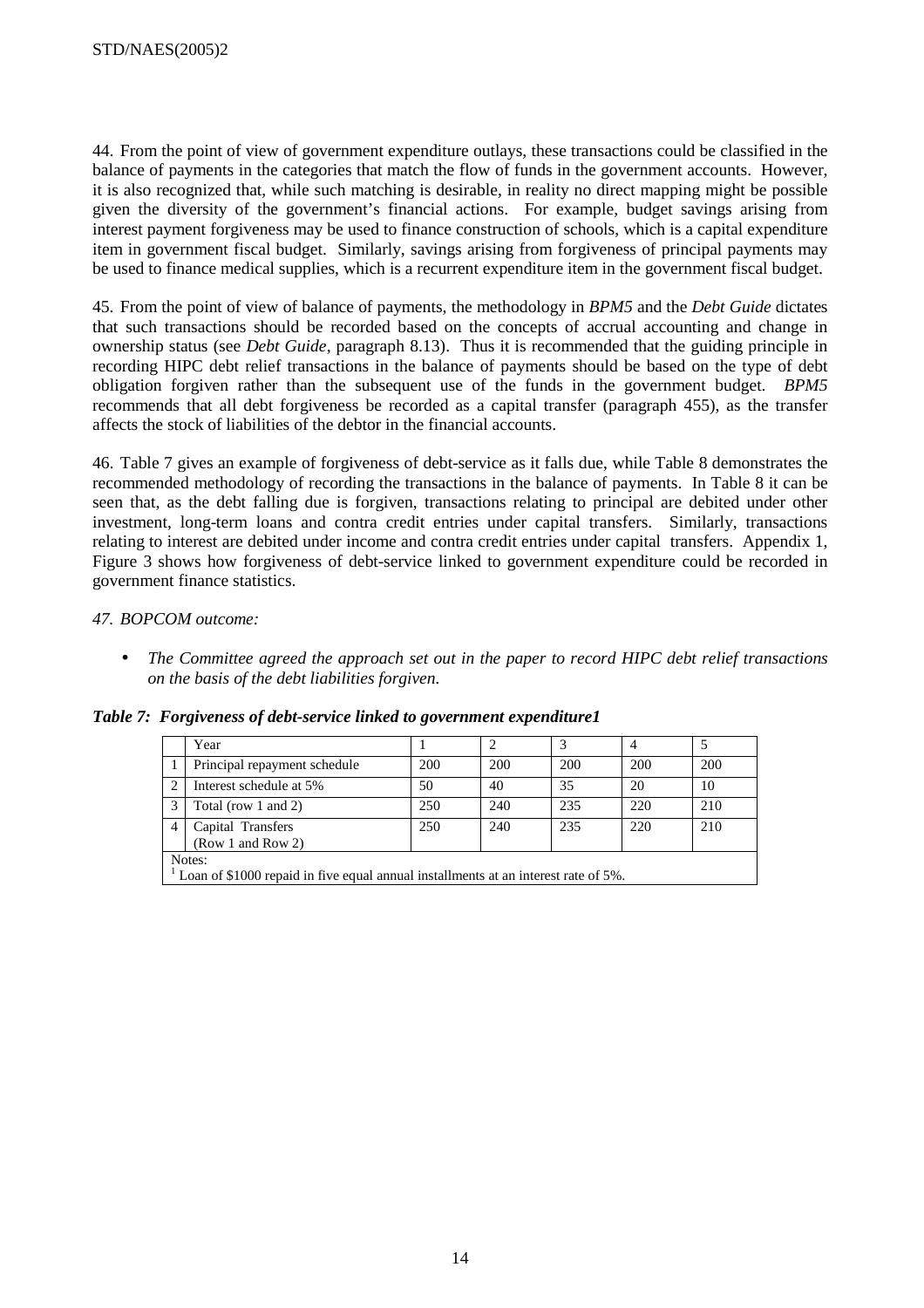|                                                              | Methodology |     |                         |        |        |       |        |       |        |        |  |  |
|--------------------------------------------------------------|-------------|-----|-------------------------|--------|--------|-------|--------|-------|--------|--------|--|--|
|                                                              | Year 1      |     |                         | Year 2 | Year 3 |       | Year 4 |       |        | Year 5 |  |  |
| <b>Current Account</b>                                       |             |     | Credit   Debit   Credit | Debit  | Credit | Debit | Credit | Debit | Credit | Debit  |  |  |
| Interest                                                     |             | 50  |                         | 40     |        | 35    |        | 20    |        | 10     |  |  |
| <b>Current Transfer</b>                                      |             |     |                         |        |        |       |        |       |        |        |  |  |
| Financial $\&$ Capital A/c                                   |             |     |                         |        |        |       |        |       |        |        |  |  |
| <b>Capital Transfers</b>                                     | 250         |     | 240                     |        | 235    |       | 220    |       | 210    |        |  |  |
| Long-term loans*                                             |             | 200 |                         | 200    |        | 200   |        | 200   |        | 200    |  |  |
| Short-term loans*                                            |             |     |                         |        |        |       |        |       |        |        |  |  |
| <b>Reserve Assets</b>                                        |             |     |                         |        |        |       |        |       |        |        |  |  |
| Notes: *All under other investment based on data in Table 7. |             |     |                         |        |        |       |        |       |        |        |  |  |

# *Table 8: Recording of debt-service linked to government expenditure in the balance of payments*

# *G Rescheduling of Interest Arrears and Interest Not Yet Due*

48. Rescheduling of interest arrears and interest not yet due deserve elaboration in the revised *BPM5* to eliminate misinterpretation. The rescheduling of interest payments is articulated in paragraph 458 of *BPM5.* However, *BPM5* does not provide adequate guidance on rescheduling of (a) interest payments due and not paid and, (b) interest payments not yet due. Paragraph 457 of *BPM5* likens debt rescheduling with debt refinancing. It states that: *"Rescheduling or refinancing of existing debt involves a change in an existing contract and replacement by a new contract to extend debt service due to lenders. This rescheduling constitutes a formal deferment with new maturities replacing those of the former contract.*" By contrast, paragraph 545 of *BPM5*—which is also adopted by the *Debt Guide* (see paragraphs 8.10 and 8.11, and the definitions on page 253)—tries to be more elaborate in defining debt rescheduling by distinguishing it from debt refinancing. It states that: "*Debt rescheduling refers to the formal deferment of debt service payments and the application of new and extended maturities to the deferred amounts; debt refinancing refers to the conversion of an original debt, including any arrears, into a new loan.*"

## **Rescheduling of interest arrears**

49. The words "*change in an existing contract and replacement by a new contract"* in paragraph 457 of *BPM5* could be considered as having the connotation that rescheduling of interest due and not paid translates into a change in an existing contract and thus calls for a rescheduling of the whole financial instrument. This approach is not only analytically misleading, but is also incongruent with the way financial world treat instruments with payments arrears. As regards "change in existing contract," so long as the terms of remaining debt (not yet due) are unchanged, the existing financial contract remains intact and so rescheduling of interest payments in arrears should not affect the recording of its transactions.

50. As for the "replacement by a new contract," the terms that govern the payment of interest arrears are not normally used to govern the payment of debt not yet due, and so rescheduling of interest payment arrears does not necessarily lead to altering its existing contract—unless in special cases when the whole debt is recalled as a consequence of sustained arrears. For these reasons, it is recommended that rescheduling of interest arrears should not automatically lead to a rescheduling of the whole financial instrument.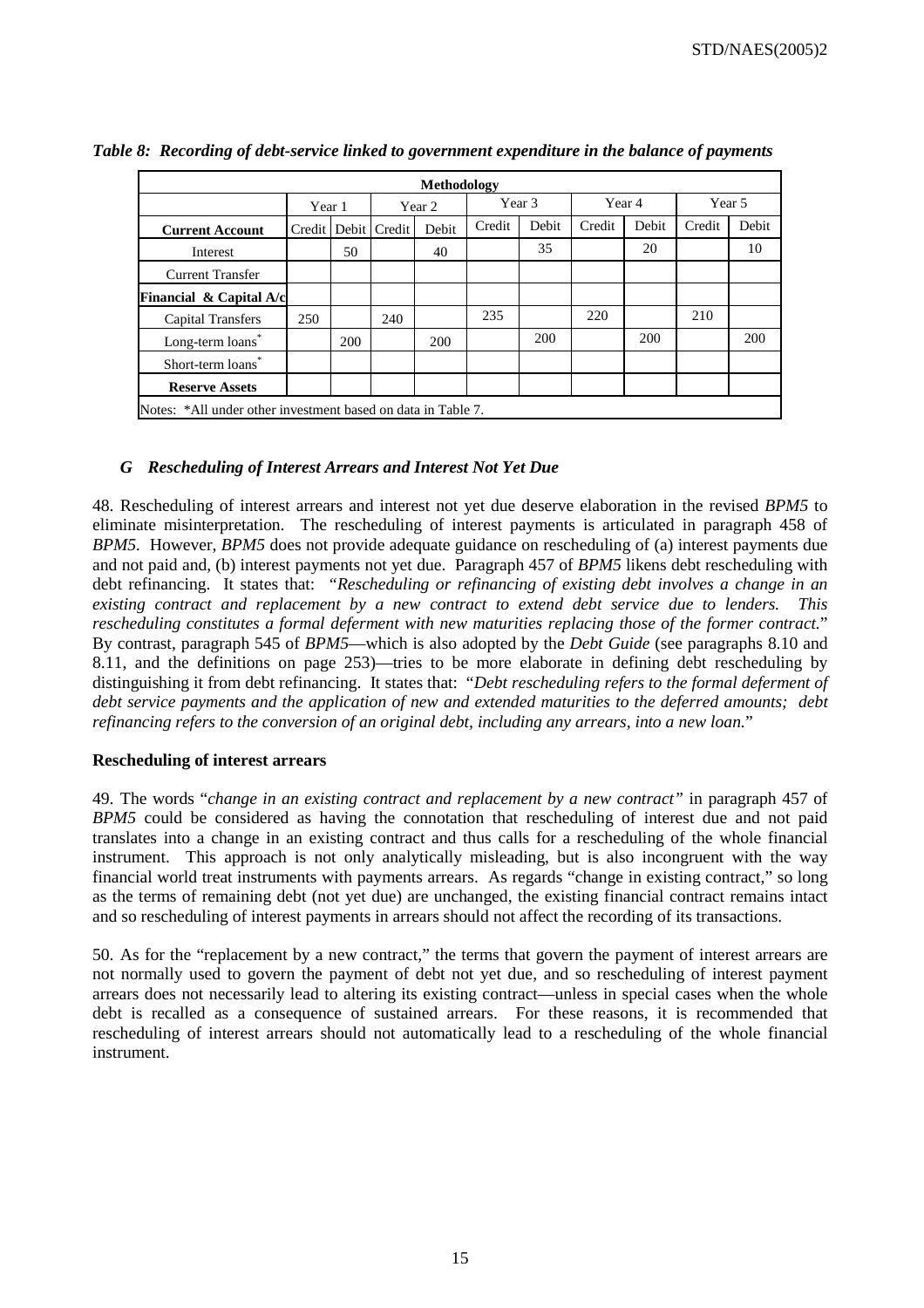# **Rescheduling of interest not yet due**

51. Rescheduling of interest not yet due, however, requires a different treatment. Given that the profile of future interest payment obligations can be rescheduled independent of the actions on principal, such rescheduling transforms economic value (paragraph 13 of *BPM5*) and constitutes a ground for a change in an existing financial contract. In other words, a debt instrument is composed of a stream of future payments, and a rescheduling of some or all of those payments constitute a change in the existing contract, which under *BPM5* methodology creates transactions involving the replacement of the existing instrument with a new one. This means that although no transactions are recorded in the balance of payments for interest not yet due (*BPM5*, paragraph 545), transactions should be recorded in the financial account to reflect the retirement of the old instrument and replacement by a new one (see also paragraph 8.13 of the *Debt Guide*). This approach is analytically useful for debt sustainability analysis as it facilitates better assessment of balance of payments projections, and by so doing, supports external vulnerability assessment. It is recommended therefore that an agreement to reschedule interest payments due in the future should lead to a retirement of an existing instrument and replacement with a new one.

52. In clarifying rescheduling of future interest payments, it is also important to synchronize the definition of debt rescheduling in *BPM5* to clear apparent indistinctness in a number of places. Firstly, the use of the words "existing debt" and "debt service due" in paragraph 457 of *BPM5* indicate that rescheduling only applies to stocks and not to flows contrary to what actually happens in most HIPC debt rescheduling arrangements. Unlike *BPM5*, the *Debt Guide*, recognizes that "*rescheduling can be characterized as flow or stock rescheduling*" (see paragraph 8.12) although it does not elaborate on rescheduling of interest payments falling due in the future.

53. Secondly, while paragraph 545 of *BPM5* distinguishes between debt rescheduling and debt refinancing, its definition of debt rescheduling does not clarify whether "debt service payments" referred to in the statement are due or not yet due. Moreover, the use of the word "original" in reference to debt refinancing is ambiguous as original debt is not always equal to outstanding debt at the point of conversion. It should also be noted that the "maturities" referred to in the paragraph may not necessarily be extended—a debt rescheduling arrangements may retain the existing maturities but at reduced interest rates. It is therefore recommended that a more explicit definition of debt rescheduling be provided that covers rescheduling of future interest payments.

# *54. BOPCOM outcome:*

• *The Committee agreed that (a) rescheduling of interest arrears should not lead to the whole instrument being rescheduled, (b) rescheduling of interest due in the future could lead to the creation of transactions in the balance of payments, and (c) there is need to clarify the definition of debt rescheduling in the balance of payments.* 

## *H Balance of Payments Transactions Related to the HIPC Trust*

55. Following successful progression to completion point of the HIPC Initiative, a country is entitled to receive the full HIPC assistance available through the IMF's PRGF-HIPC Trust. Debt compilers have expressed the need to clarify (a) the treatment of grants provided to HIPC through the IMF's PRGF-HIPC Trust, (b) the classification of interest income earned from the undistributed part of such grants, (c) the sectors to which the transactions relating to such grants should be recorded, and (d) the time of recording of the transactions.

56. Under the terms of the PRGF-HIPC Trust, the Trustee makes a determination of the amount of assistance at the decision point (i.e., after a member has established a track record of strong policy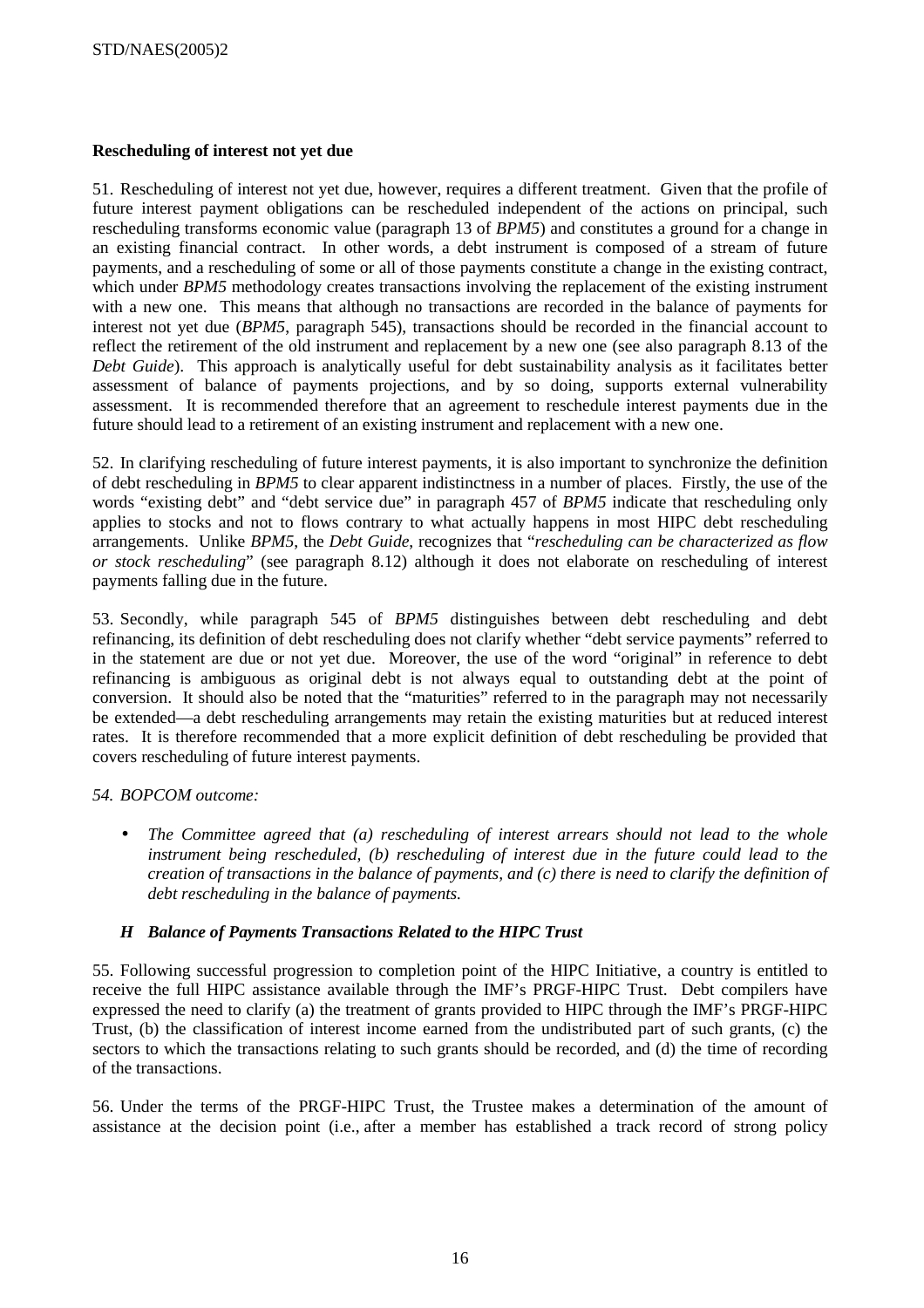performance under Fund-supported programs and a thorough external debt sustainability analysis). The Trustee may advance to the member, as interim assistance, a portion of the committed assistance by transferring resources to the HIPC Umbrella Account—an account specifically used for servicing HIPCs debt owed to the Fund when they fall due. Disbursements can be made from the Umbrella Account as long as the member has met the performance conditions. When the member reaches the completion point (i.e., specified performance-related conditions are met), the remaining committed grant is transferred irrevocably to the Umbrella Account for the benefit of the member.

57. According to the administration of the Umbrella Account, the grant resources earmarked for HIPC debt-service as it falls due are invested in fixed income assets for the direct benefit of the debtor i.e., the interest accruing from such assets is credited to the debtor's account within the HIPC Umbrella Account, which is later used for debt service to the loans received from PRGF Trust (see Table 9). Therefore once the HIPC grant is provided irrevocably, there is a clear change of economic ownership of the financial assets—the debtor attains economic ownership of new funds, which are transferred from PRGF-HIPC Trust to the Umbrella Account.

58. The total HIPC grant once provided in full and irrevocably should therefore be recorded as a credit entry under capital transfer and as an asset (debt entry) in the balance of payment. Debit entries for IMF debt falling due and serviced out of the proceeds of the grant should be recorded (when they are made) under other investment (with interest continuing to accrue in the income account) and contra credit entries under reserve assets or other investment assets, currency and deposits depending on where the grant is classified. If further relief is given through grants, the same recording procedure is followed.

59. The classification of the financial asset—contra debit entry to the capital transaction—is not straightforward. Notwithstanding that the grant is fully committed for payment of IMF debt, one possibility is to classify it under reserve assets given that assets held with the Fund are usually regarded as readily usable. This view is in line with paragraph 426 of *BPM5* which states that: *"assets that are pledged, committed, earmarked, set aside in sinking funds, sold forward, or otherwise encumbered by the holders are nonetheless existing assets and are not precluded on those grounds alone from being included in reserve assets.*"

60. On the other hand, the grant should be excluded from reserve assets based on paragraph 432 of *BPM5,* which states that: "*assets with uses blocked or otherwise effectively restricted by issuers are examples of assets that are not considered reserve assets."* In many respects, the HIPC grant can be regarded as highly restricted—the grant is provided to service the debt owed—and for that reason does not qualify to be included under reserves assets. This view is also in line with paragraph 72 of the *International Reserves and Foreign Currency Liquidity: Guidelines for data template,* which states that: "*assets pledged are typically not readily available. If clearly not readily available, pledged assets should be excluded from reserves.*" Disqualifying the grant from reserve assets classification implies that it should be classified under other investment assets, currency and deposits—either under general government or monetary authorities depending on the sector with legal and economic ownership (see Table 10).<sup>15</sup>

61. The question arises as to whether a country's future debt-service to the IMF utilizing the proceeds of the HIPC grant should be shown as part of exceptional financing or not. While *BPM5* is not clear about this issue, failure to record such transactions as exceptional financing on an ongoing basis would be somewhat misleading because without the grant the debt would be unsustainable. It may be worthwhile, therefore, to consider including an additional line item under exceptional financing to capture such transactions.

 $15$ 15 The IMF has prepared a paper on reserve assets for *BOPCOM*.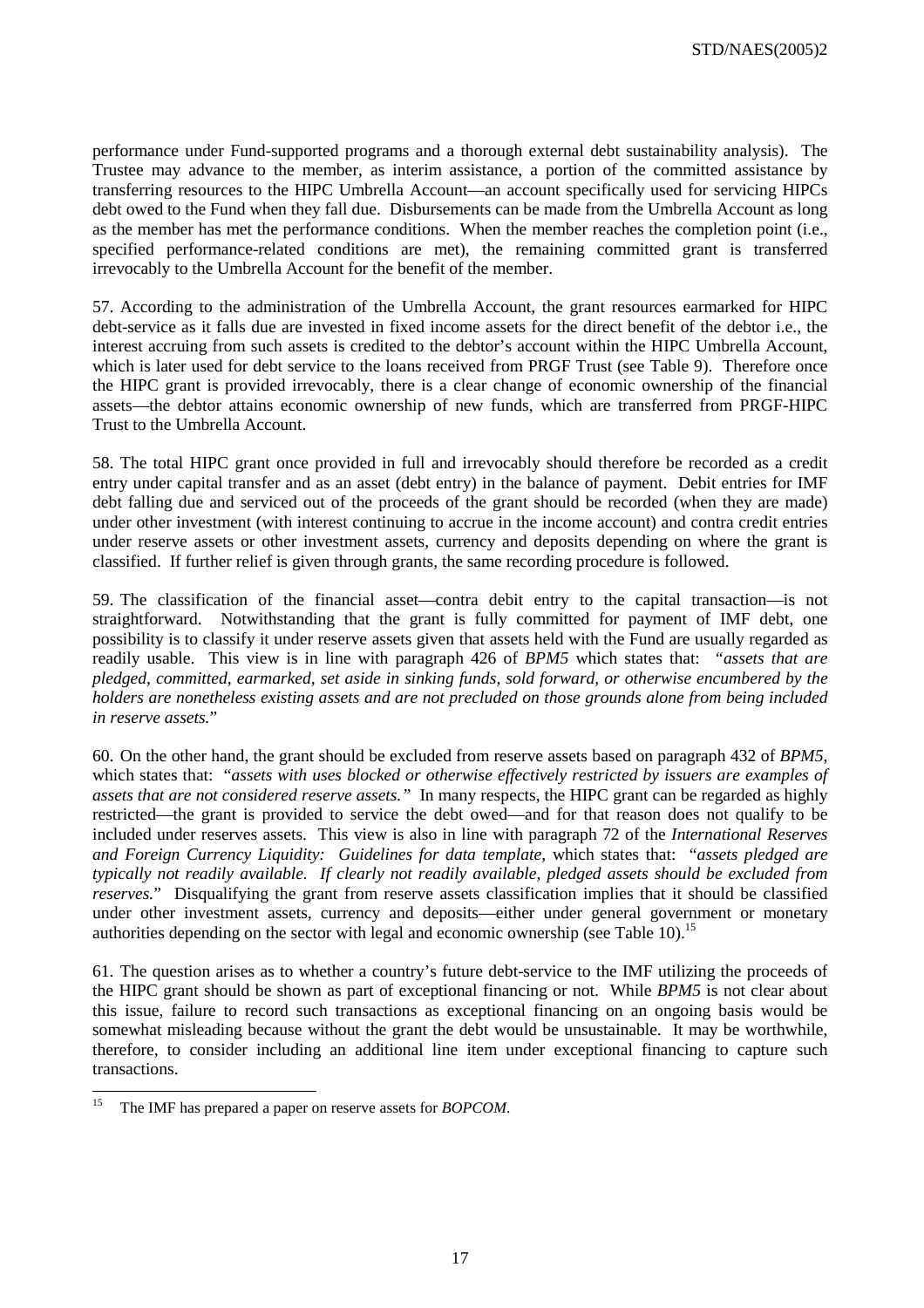62. As to the treatment of interest earned from undistributed part of the grant which is invested in fixed income assets, such interest should be recorded as credit entry under income (see Table 10). As to the sector classification of PRGF-HIPC Trust related transactions, different countries may have different classifications depending on whether the debts are obligations of the monetary authorities or the general government. Usually PRGF-HIPC Trust Fund resources are used for government budget support and therefore debt transactions should be recorded under the general government sector.

63. The timing of transactions relating to HIPC Trust Fund resources should be governed by the change of ownership criteria as specified in paragraph 111 of *BPM5*. Appendix 1, Figure 4 shows how debt transactions related to the HIPC Trust could be recorded in government finance statistics.

## *64. BOPCOM outcome:*

• *The Committee agreed that once the HIPC grant is provided irrevocably, it should be regarded as an asset of the country; that the interest earned should be recorded under income; and that the sector classification should be recorded on an ownership basis.* 

## *Table 9: Statement on HIPC Umbrella Account for Ghana*

| Country Ghana                                                                                              |              |  |  |  |  |  |  |
|------------------------------------------------------------------------------------------------------------|--------------|--|--|--|--|--|--|
| <b>PRGF-HIPC Trust</b>                                                                                     |              |  |  |  |  |  |  |
| UMBRELLA ACCOUNT FOR HIPC OPERATIONS                                                                       |              |  |  |  |  |  |  |
| Summary Position and Movements for the Month of November 2004                                              |              |  |  |  |  |  |  |
| (in SDR)                                                                                                   |              |  |  |  |  |  |  |
| Balance <sup>1</sup> , October 31, 2004                                                                    | 65, 647, 597 |  |  |  |  |  |  |
| Investment income <sup>2</sup>                                                                             | 18.781       |  |  |  |  |  |  |
|                                                                                                            | 65.666.378   |  |  |  |  |  |  |
| Less Disbursements <sup>3</sup> :                                                                          |              |  |  |  |  |  |  |
| November 30, 2004                                                                                          | 1,347,328    |  |  |  |  |  |  |
| Balance, November 30, 2004                                                                                 | 64,319,050   |  |  |  |  |  |  |
|                                                                                                            |              |  |  |  |  |  |  |
| This is the grant amount set aside to meet Ghana's debt service payments on its existing debt to the       |              |  |  |  |  |  |  |
| Fund in accordance with the agreed schedule for use of PRGF-HIPC proceeds. <sup>2</sup> This is monthly-   |              |  |  |  |  |  |  |
| distributed cash income from HIPC Trust Fund fixed income investments. <sup>3</sup> Disbursement refers to |              |  |  |  |  |  |  |
| payments from the HIPC Trust Fund to service Ghana's debt to the Fund which is falling due.                |              |  |  |  |  |  |  |
|                                                                                                            |              |  |  |  |  |  |  |

*Table 10: HIPC Umbrella Account transactions in balance of payments: (in SDR)* 

| Standard presentation                                                  | Credit    | Debit     |
|------------------------------------------------------------------------|-----------|-----------|
| current account, income, other investment: interest                    | 18,781    |           |
| other investment: liabilities, loans, general government,<br>long-term |           | 1,347,328 |
| other investment, assets, currency and deposits                        | 1,309,766 |           |

# *I Identification of HIPC Transactions*

65. The HIPC framework for debt rescheduling is viewed by balance of payments economists as broadly in line with the menu of options available for debt rescheduling under the Paris Club and the London Club arrangements. For this reason, it is argued that there should be no need to provide a separate statistical framework in the balance of payments specifically targeted to HIPC debt. Moreover, it is argued that the HIPC framework is expected to expire eventually, but debt rescheduling is bound to remain relevant in the international debt arena. Nonetheless, it is also considered that while a separate statistical framework dedicated to HIPC debt may not be necessary, comprehensive and clear memorandum items are needed to address the unique features of the HIPC debt. It has also been suggested that a chapter could be included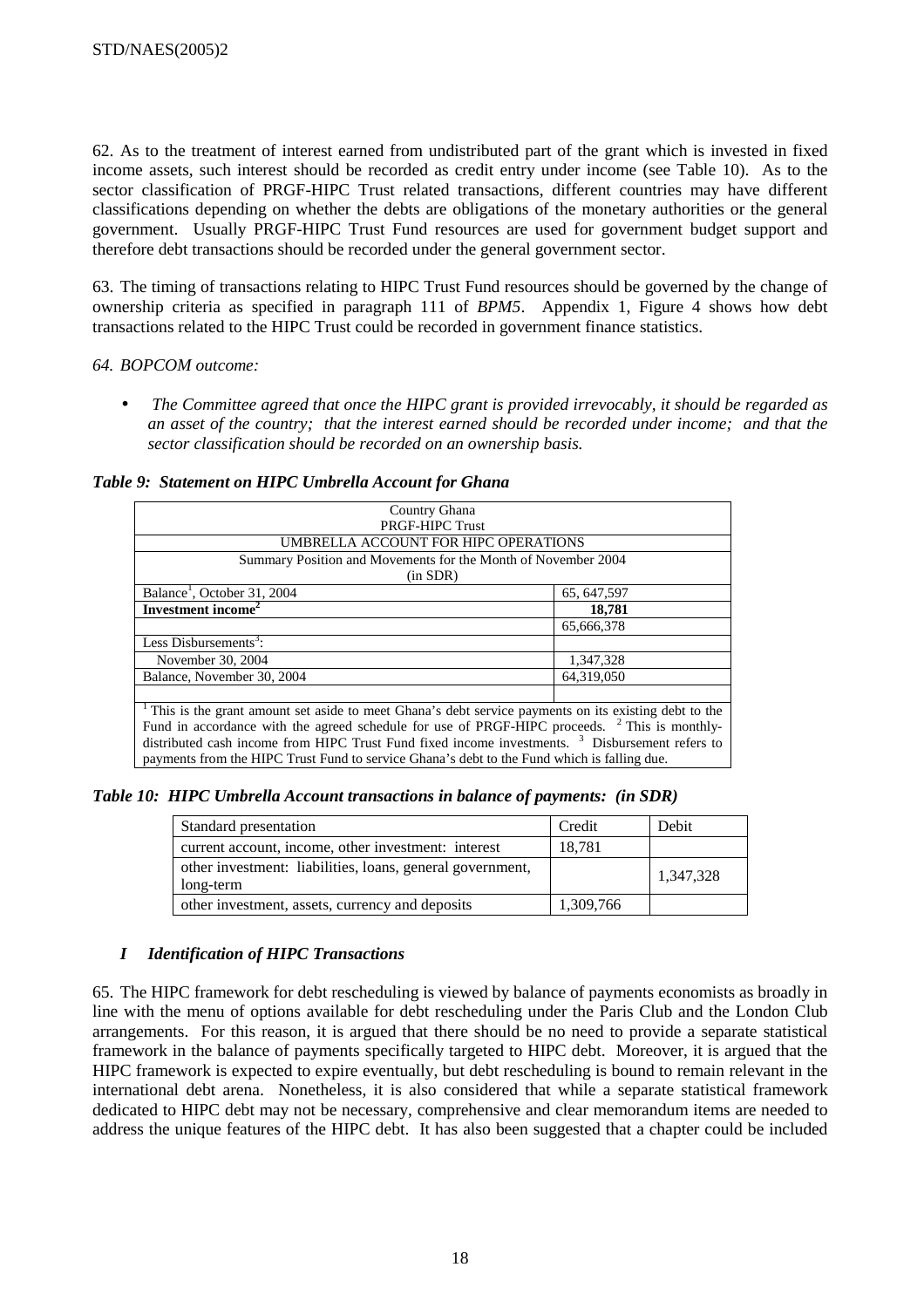within the *Balance of Payments Textbook* and *Balance of Payments Compilation Guide* to include a number of examples covering all types of transactions under HIPC initiative.

# 66. *BOPCOM outcome:*

• *There was no consensus on the issue. There was support for the inclusion of a chapter in the revised manual to provide guidance on the recording of HIPC debt and similar type of debt transactions.*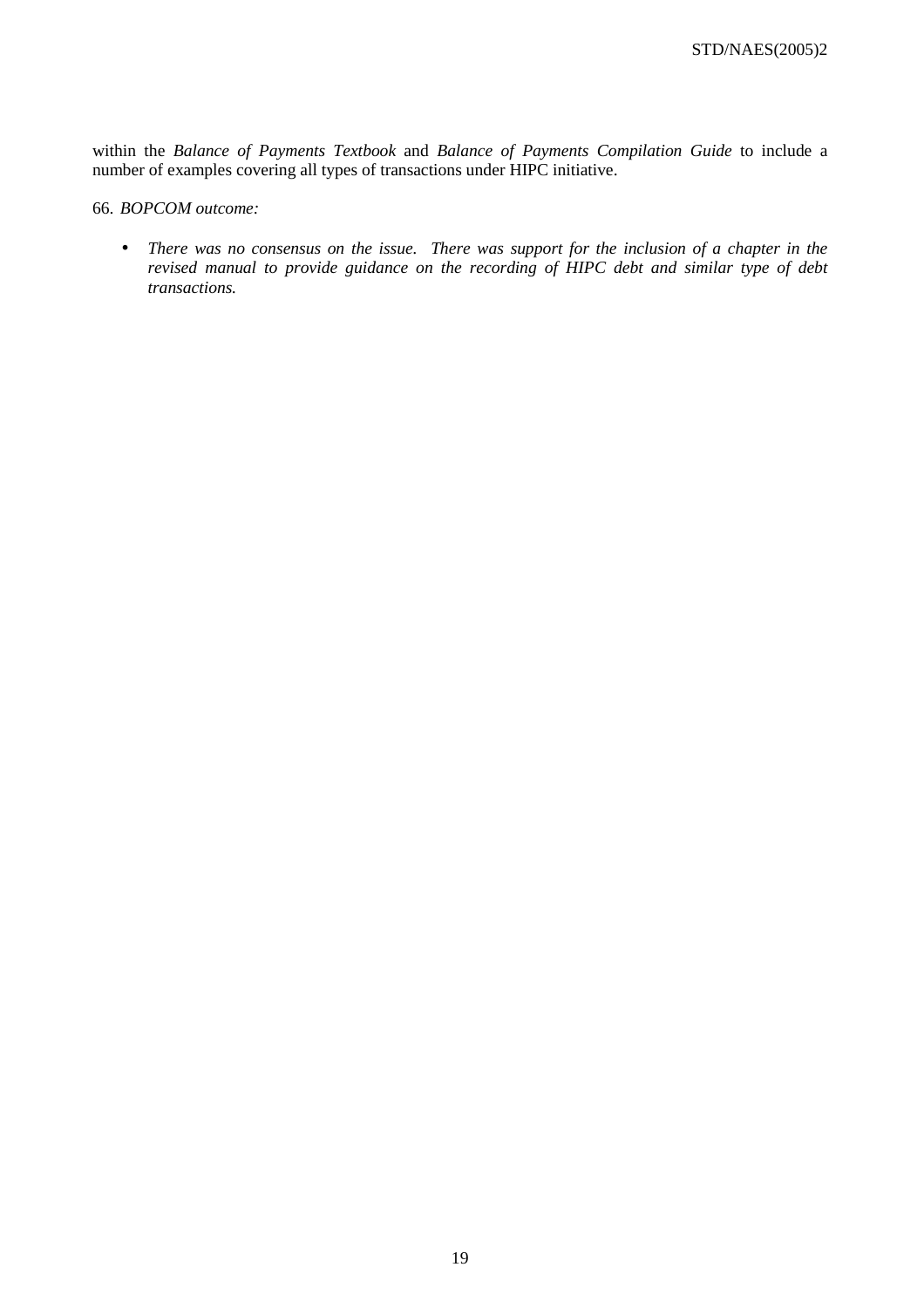*Appendix 1: HIPC Debt Relief Transactions in Government Finance Statistics*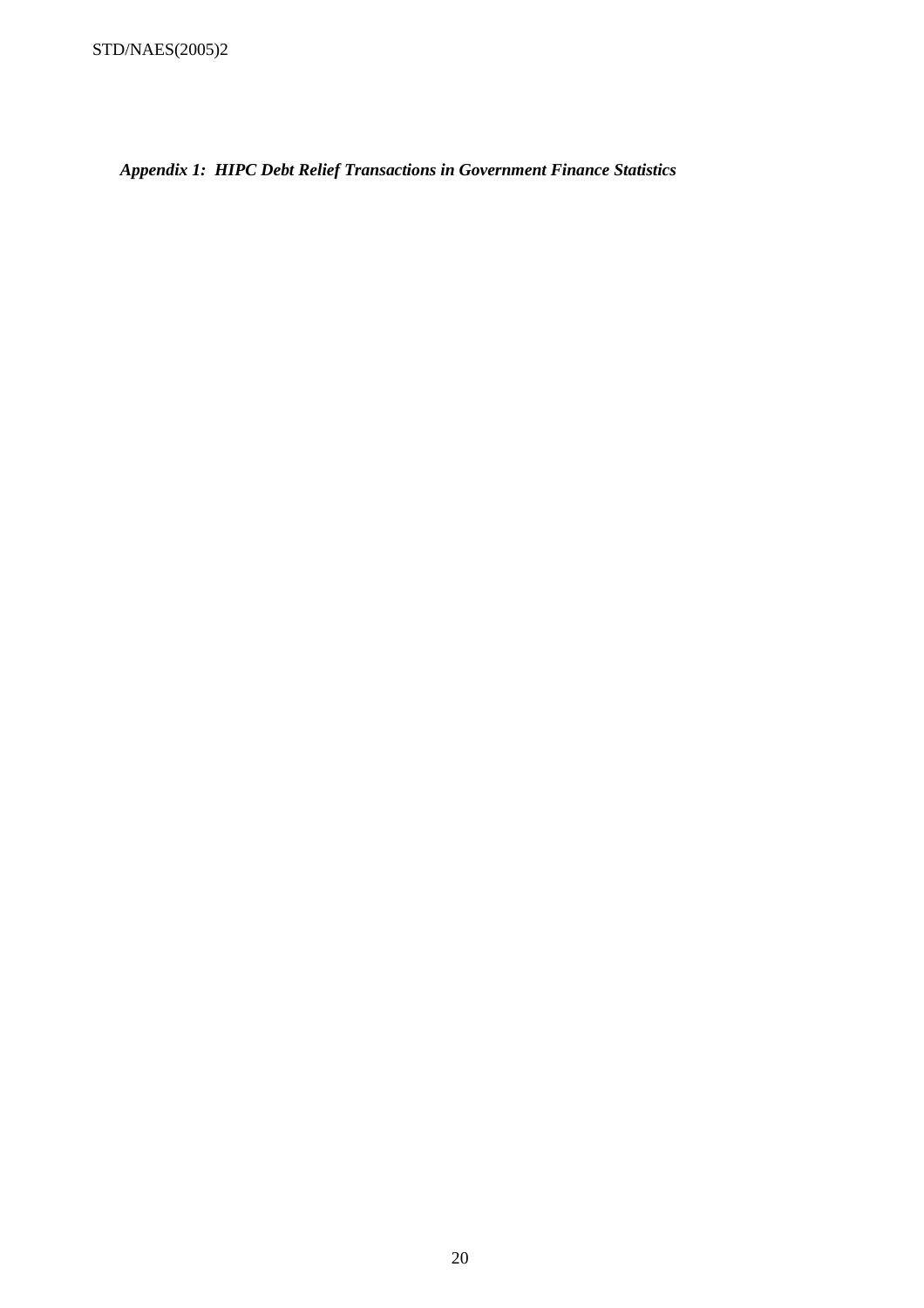

The interest arrear created under the moratorium is reflected as an increase in liabilities  $(+)$  40 accrued interest) which has as its counterpart an increase The interest arrear created under the moratorium is reflected as an increase in liabilities  $(+40$  accrued interest) which has as its counterpart an increase in expense and the possible creation of a instrument separate from the original instrument, negatively affecting total net worth. in expense and the possible creation of a instrument separate from the original instrument, negatively affecting total net worth.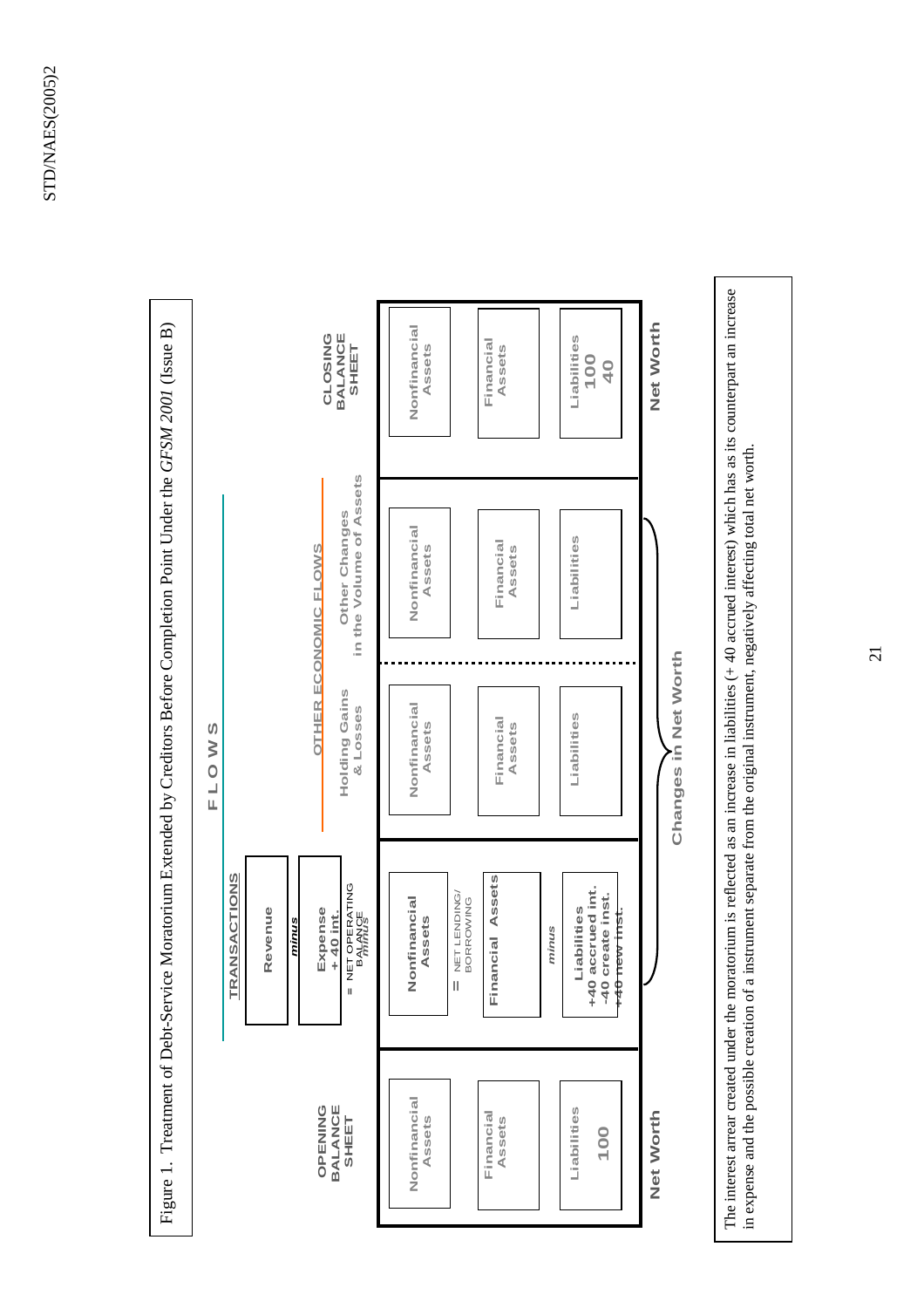

The grant resulting from the concessionality in interest increases revenue. The interest that has accrued on the original debt liability has its counterpart as an expense, the payment of which reduces this interest liabili The grant resulting from the concessionality in interest increases revenue. The interest that has accrued on the original debt liability has its counterpart as an expense, the payment of which reduces this interest liability. The net operating balance (- 20) is reflected as a decrease in financial assets (cash), reducing net worth.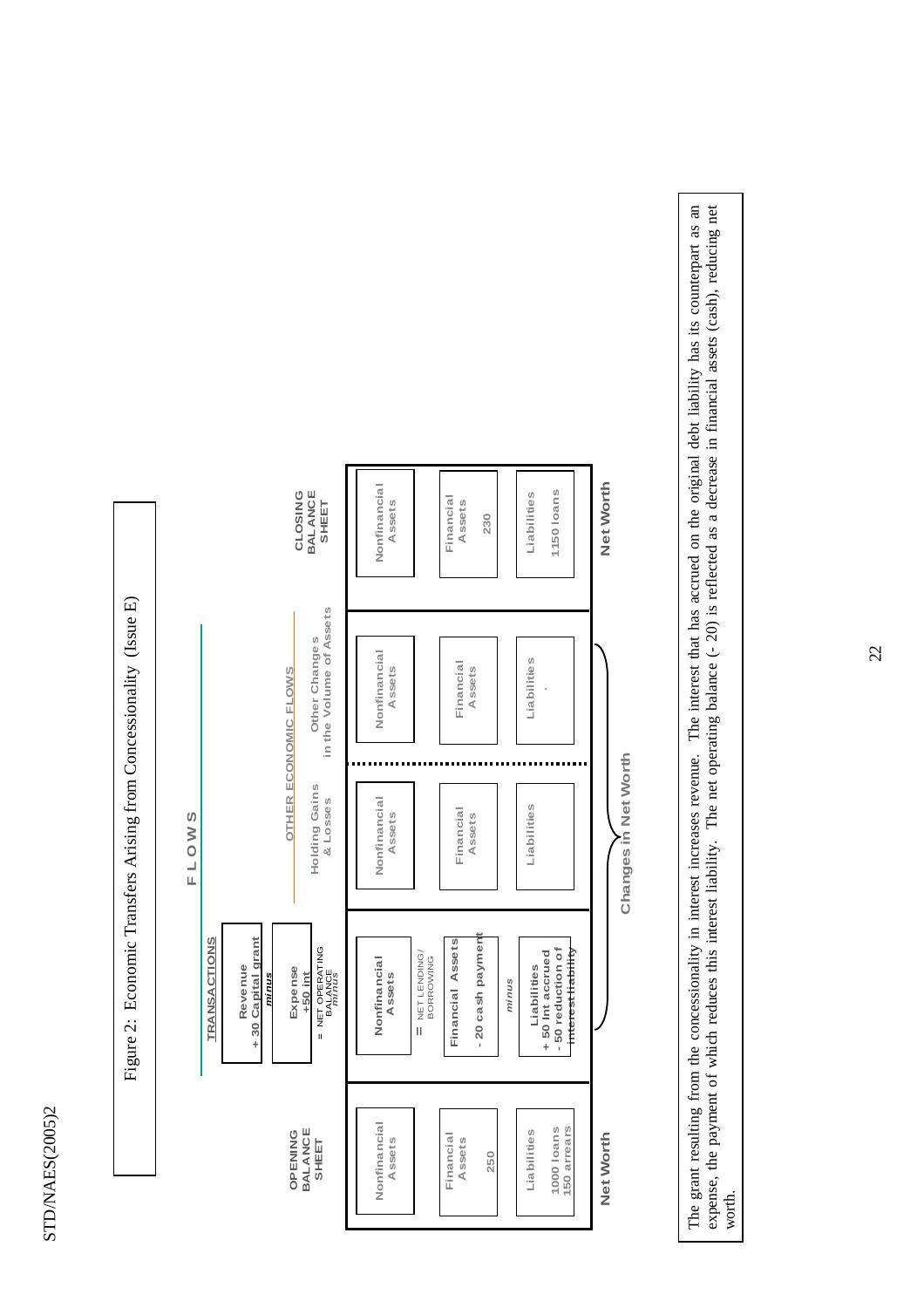